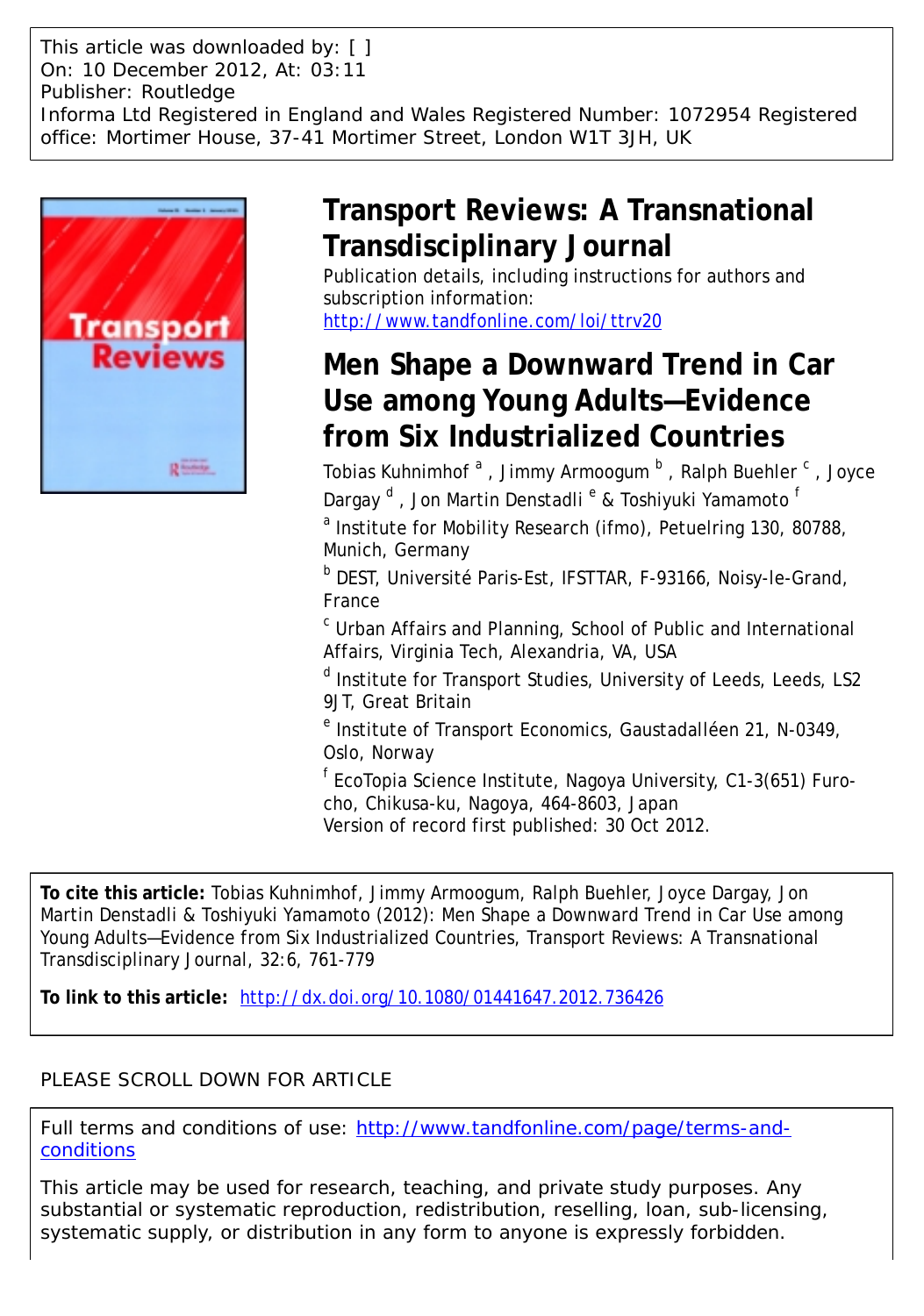The publisher does not give any warranty express or implied or make any representation that the contents will be complete or accurate or up to date. The accuracy of any instructions, formulae, and drug doses should be independently verified with primary sources. The publisher shall not be liable for any loss, actions, claims, proceedings, demand, or costs or damages whatsoever or howsoever caused arising directly or indirectly in connection with or arising out of the use of this material.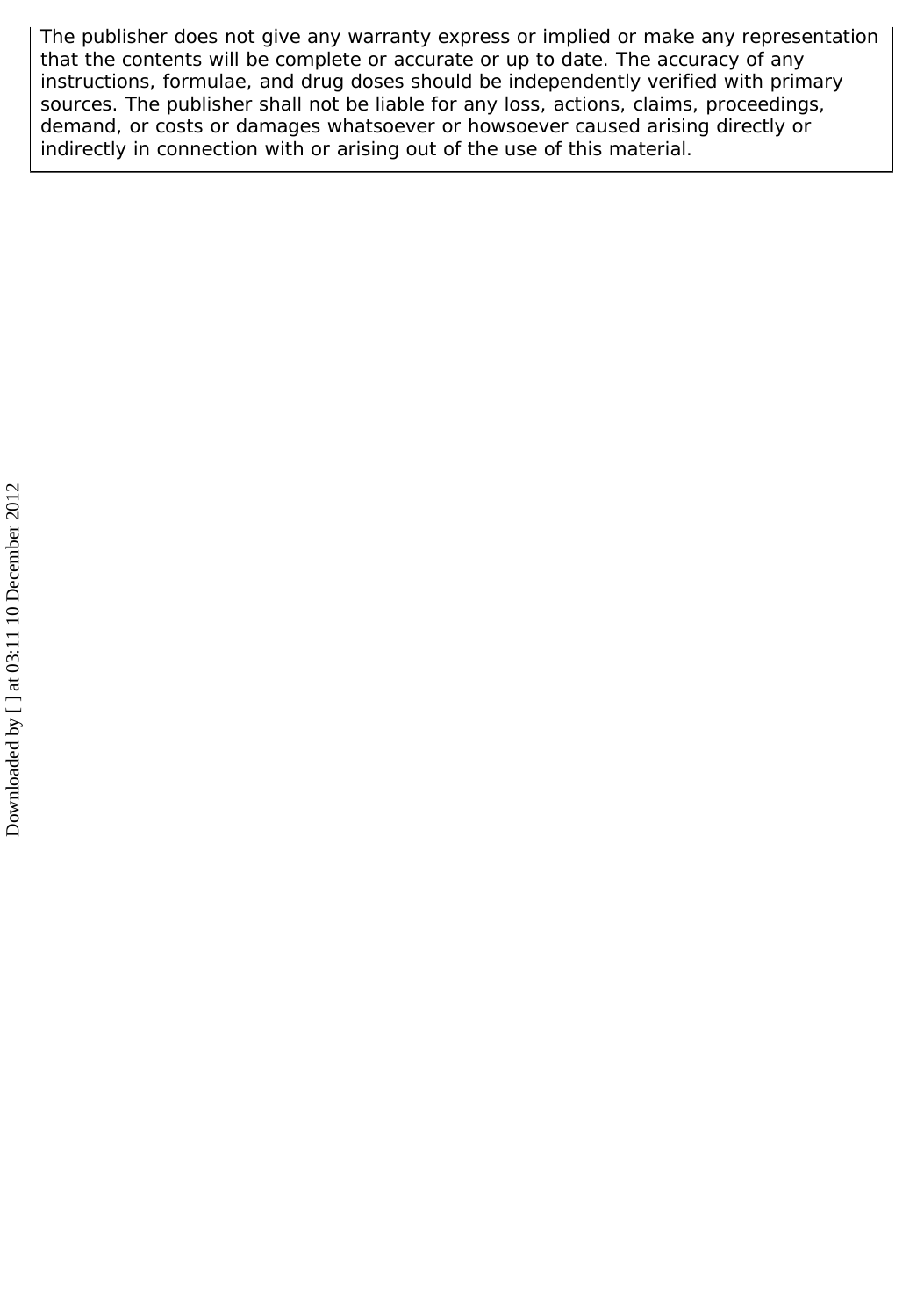## Men Shape a Downward Trend in Car Use among Young Adults—Evidence from Six Industrialized Countries

### TOBIAS KUHNIMHOF<sup>∗</sup> , JIMMY ARMOOGUM∗∗, RALPH BUEHLER<sup>†</sup>, JOYCE DARGAY<sup>‡</sup>, JON MARTIN DENSTADLI<sup>§</sup> AND TOSHIYUKI YAMAMOTO§§

∗Institute for Mobility Research (ifmo), Petuelring 130, 80788, Munich, Germany; ∗ ∗DEST, Université Paris-Est, IFSTTAR, F-93166, Noisy-le-Grand, France; <sup>†</sup>Urban Affairs and Planning, School of Public and International Affairs, Virginia Tech, Alexandria, VA, USA; ‡ Institute for Transport Studies, University of Leeds, Leeds, LS2 9JT, Great Britain; <sup>§</sup>Institute of Transport Economics, Gaustadalléen 21, N-0349 Oslo, Norway; <sup>§§</sup>EcoTopia Science Institute, Nagoya University, C1-3(651) Furo-cho, Chikusa-ku, Nagoya 464-8603, Japan

(Received 2 May 2012; revised 25 September 2012; accepted 28 September 2012)

ABSTRACT This paper investigates trends in the travel behaviour of young adults in Germany, France, Great Britain, Japan, Norway, and the USA over the past few decades with a focus on car availability and car travel. The trend analysis relies on micro-data from over 20 National Travel Surveys from the study countries dating back to the mid-1970s. The analysis of the survey data is supplemented by official statistics on licence holding. On this basis, this paper compiles a body of evidence for changes in mobility patterns among young adults in industrialized countries over the past few decades. The findings indicate that since the turn of the millennium, access to cars, measured in terms of drivers' licences and household car ownership, has decreased in most study countries—especially for men. Moreover, average daily car travel distance has decreased in most study countries, again especially for men. In France, Japan, and most significantly in the USA, the decrease in car travel has led to a reduction in total everyday travel by young travellers. In Great Britain, the decline in car travel was partly, and in Germany fully, compensated by an increased use of alternative modes of transport.

#### 1. Introduction

For decades, young people's mobility development in industrialized countries has been in line with the growth of *per capita* travel associated with increasing motorization and car use in these countries (Progtrans, 2010; The World Bank, 2010). More recently, there has been a strong indication of profound changes in the travel behaviour among young adults in industrialized countries with signs of decreasing car orientation and reduced overall travel (Kuhnimhof, Bühler, & Dargay, 2011; Kuhnimhof, Bühler, Wirtz, & Kalinowska, 2012; Noble, 2005; Ruud & Nordbakke, 2005).

Correspondence Address: Tobias Kuhnimhof, Institute for Mobility Research (ifmo), Petuelring 130, 80788 Munich, Germany. Email: tobias.kuhnimhof@ifmo.de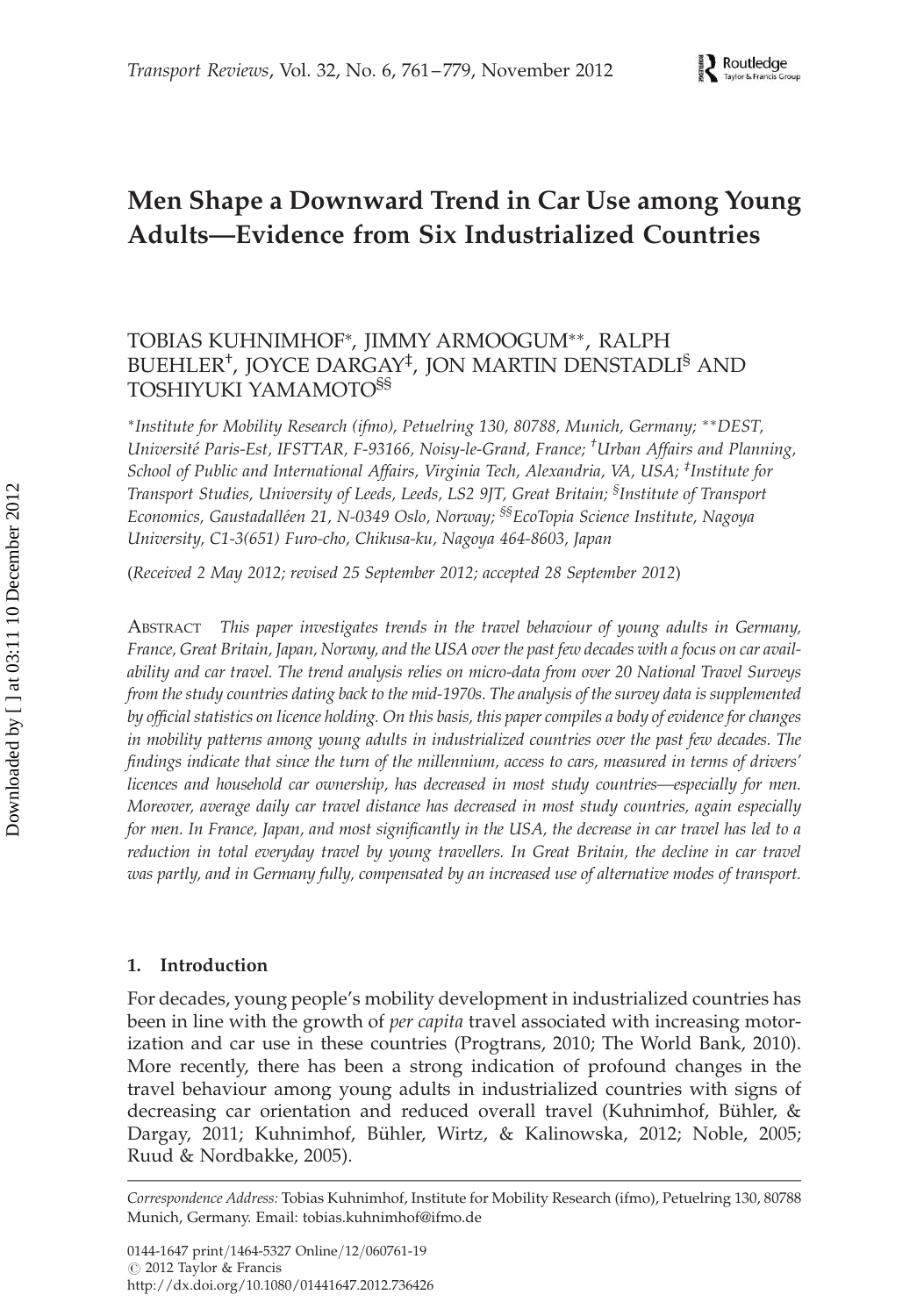In industrialized countries, young adults, between 20 and 30 years old, have traditionally been more mobile than any other age group (Institut für Angewandte Sozialwissenschaft, 2012; US Department of Transportation, Federal Highway Administration, 2012). Moreover, young adults' travel behaviour shapes future travel demand, because young travellers maintain at least some of their travel habits as they age. Since young people's travel habits are not yet as strongly ingrained and are more malleable than later in life, young adults are also more likely to change their travel behaviour in response to changing economic, social, and transport-related conditions.

This paper presents a review of travel behaviour of young adults in six industrialized countries, namely Germany, Great Britain, France, Japan, Norway, and the USA. Our review covers four decades, starting in the 1970s, but focuses on trend changes during the last decade. For this international comparative analysis, this paper gathers various sources of information, beginning with a brief literature review by country. A harmonized analysis of young adults' travel behaviour based on individual-level data on travel from over 20 National Travel Surveys (NTSs) represents the backbone of our study.

Our study covers many facets of mobility behaviour ranging from fundamental long-term choices such as driving licence holding to mode choice. We focus on daily travel because this segment of travel behaviour is captured more accurately by travel diary surveys than holiday travel. We illustrate that many travel indicators have seen relevant changes in trend since the turn of the millennium. Because survey data in general have their methodological limitations, the significance of single developments identified on the basis of NTS data should not be overstated. However, by combining various data sources, this paper compiles a body of evidence for considerable changes in the mobility behaviour of young adults in recent years. This study identifies important common denominators of this development across the study countries as well as highlights differences. This paper discusses these findings in the context of developments in relevant factors such as economy, demography, education, and transport supply. The paper concludes with implications for future research on this issue.

#### 2. Literature Review

After decades of strong growth in aggregate travel demand fuelled mainly by increasing car use, there is a strong indication that the growth of everyday travel at the aggregate level is slowing down or even stagnating (Litman, 2006; Newmann & Kenworthy, 2011; Zumkeller, Chlond, & Manz, 2004). Particularly, automobile travel demand seems to be decreasing, stagnating, or growing only slowly in Western Europe and North America (Le Vine, Jones, & Polak, 2009; Newmann & Kenworthy, 2011; Puentes & Tomer, 2008). The term 'Peak Travel' has been coined for this development (Millard-Ball & Schipper, 2011). This change in trend is occurring in many countries even though—specifically in Europe—per capita automobile use of elderly travellers is still on the rise as the first highly motorized generation born after World War II is reaching retirement age (Buehler & Nobis, 2010; Forschungsgesellschaft für Straßen- und Verkehrswesen, 2006; Ottmann, 2010). Hence, for stagnation to occur, there must be developments which compensate for this travel demand growth in the elderly segment of the population (Dejoux, Bussiére, Madre, & Armoogum, 2010).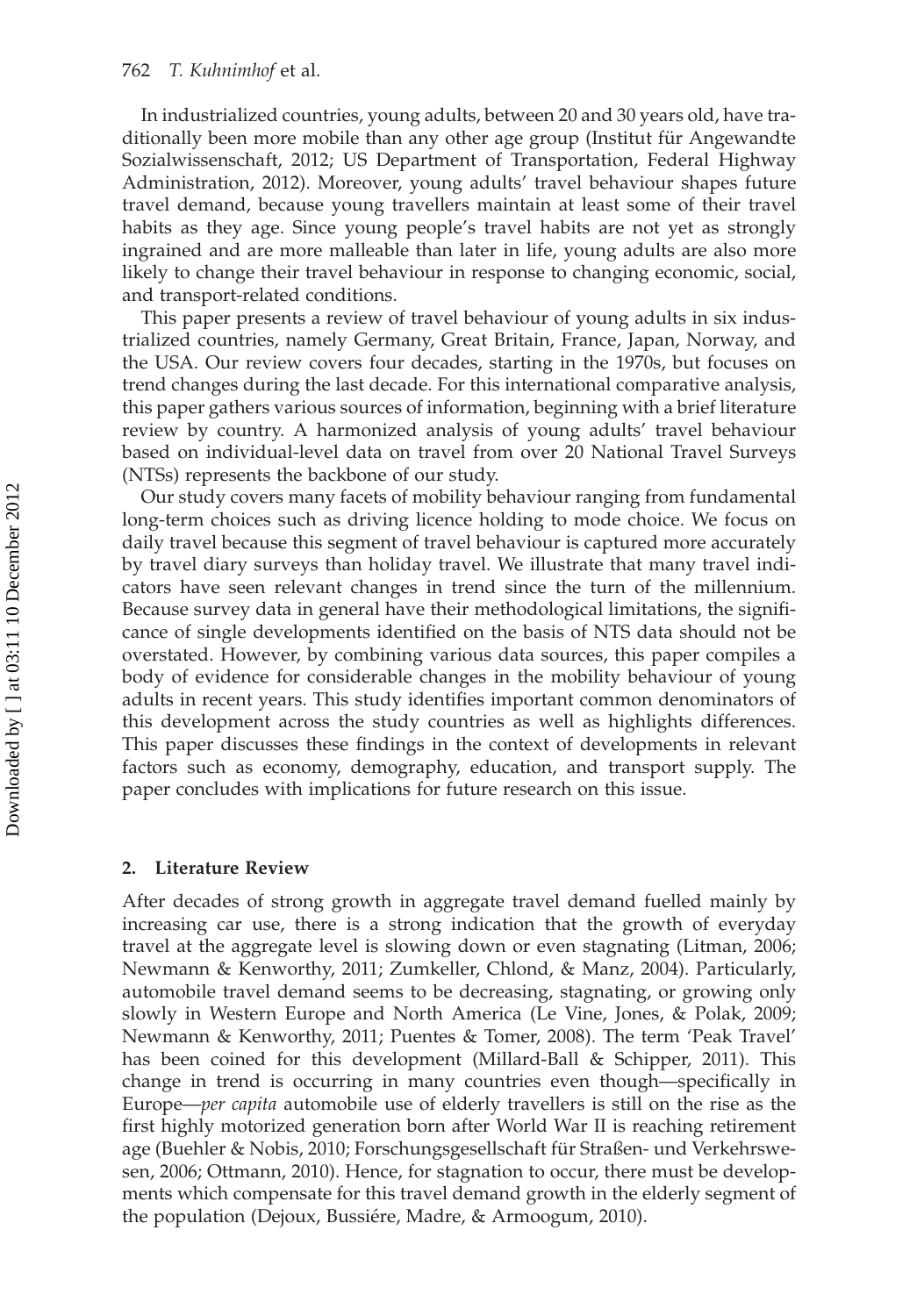The research on 'Peak Travel' has so far paid little attention to diverging travel trends of different age groups. However, among young people, there is indeed a development that partly compensates for travel growth in other parts of the population. In recent years, there has been more and more indication that travel trends among young people in industrialized countries around the world are changing. Even before the year 2000, there was an early indication for this phenomenon: licensing statistics showed decreasing shares of licensed drivers among young adults in the USA, Great Britain, and Norway (Department for Transport, 2010; Federal Highway Administration, 2011; Nordbakke & Ruud, 2005); vehicle registrations per capita started to decline for young Germans in the early 1990s (Deutsche Shell, 2001).

After the turn of the millennium, more and more data that shed light on different aspects of this development in a number of industrialized countries have become available.

In the USA, the continued decline in the share of licensed drivers among young people was accompanied by a decreasing travel demand of young adults. The American 2008 National Household Travel Survey reported fewer trips per capita and fewer miles travelled for all age classes—a decline that has to be interpreted in the context of the high fuel prices and the start of the economic crisis during the survey period. However, the decrease in car mileage in the USA was most pronounced for young adults (Federal Highway Administration, 2012). This finding is in line with the results from regional travel surveys for the metropolitan area of Washington, DC, showing decreasing trip rates for young adults between 1994 and 2008. This survey also indicated a shift in mode choice from the car to alternative modes for young people in the DC area (Metropolitan Washington Council of Governments, 2010).

For the Nordic European countries Norway and Sweden, Ruud and Nordbakke (2005) discuss the decline in licence holding among young people, specifically in urban areas. They allude to socio-economics and increasing urbanization as important explanations of this development. Frändberg and Vilhelmson (2011) confirm this trend with their long-term analysis of the Swedish NTS and additionally point to decreasing car availability and travel demand by young Swedes.

For Great Britain, Noble (2005) analysed the trend towards lower licence holding among young people in greater detail. She found that increased difficulty of driving tests and a rising share of unlicensed drivers might have contributed to this phenomenon. Above all, Noble speculates that increasing urbanization, more students, lower available incomes among young adults, and increasing costs for motoring help to explain this trend.

For Germany, the decrease in vehicle registrations for young drivers continued after the turn of the millennium (Kraftfahrtbundesamt, 2010a). Vehicle registrations might not reflect car ownership adequately, for example, because young Germans register their vehicles in their parents' name to avoid high insurance rates for novice drivers. However, other German statistics confirm the trend to a reduction in car ownership among young adults: while in 1993 53% of German students reported expenditures for a car, this figure had declined to 34% in 2009 (Bundesministerium für Bildung und Forschung, 2010). Between 2003 and 2008, the share of households with cars among all young German households, where the head of household is under 35, had decreased from 76% to 72% (Statistisches Bundesamt, 2003, 2008). Additionally, German NTSs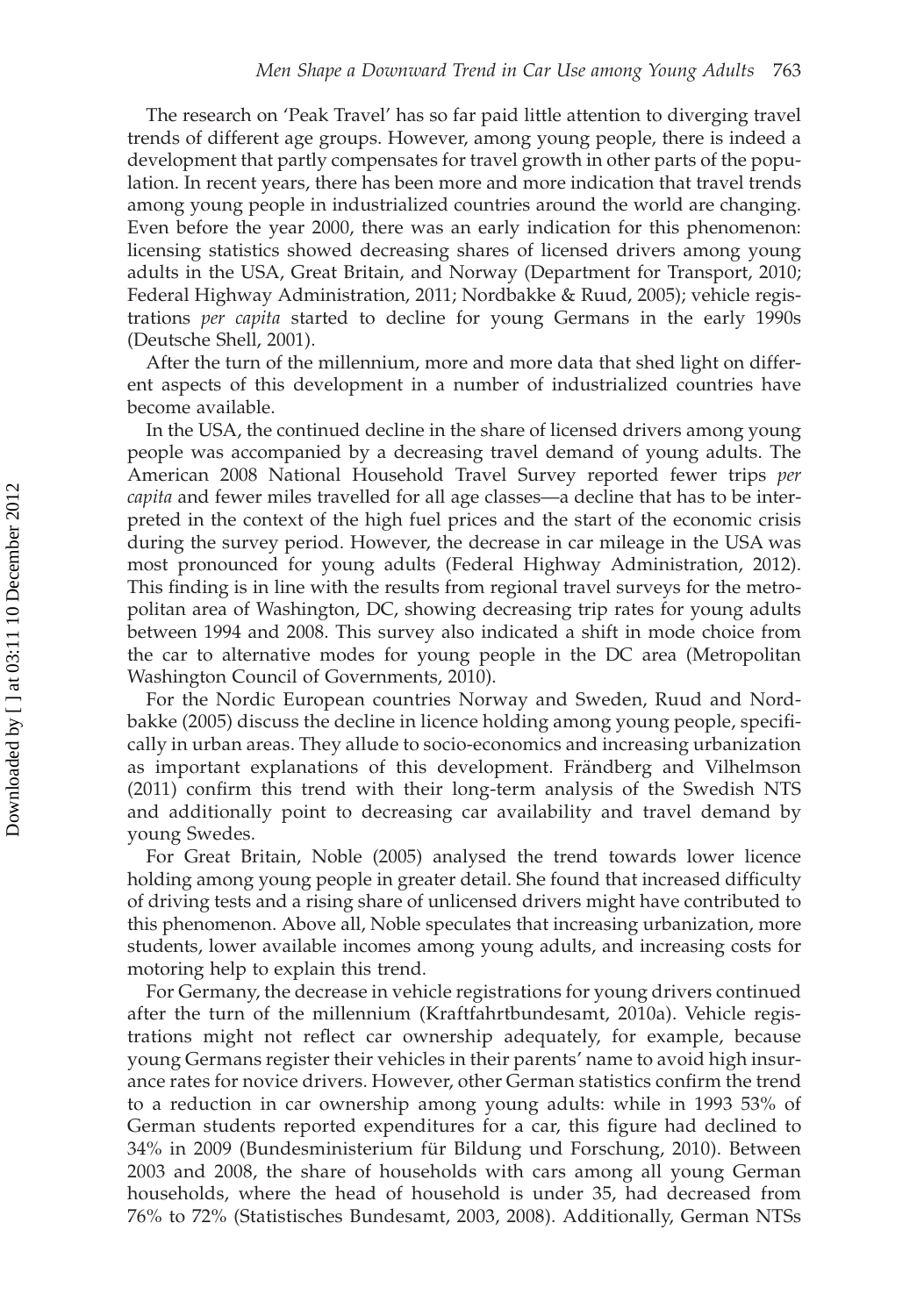indicated an increase in young adults without car, modal shifts to alternative means of transport, and fewer young people with daily usage of the car (Bundesministerium für Verkehr, Bau und Stadtentwicklung, 2010; Kuhnimhof et al., 2012; Zumkeller et al., 2009). The German public and academic discourse about decreasing car ownership for young people is dominated by speculations about the impact of information and communication technology (ICT) on travel behaviour and psychological reasons such as new status symbols (Kruse, 2009; Tully, 2011). However, Kuhnimhof, Wirtz, and Manz (2012) show that socioeconomic developments explain the majority of the decrease in young Germans' car ownership.

Kuhnimhof et al. (2011) compared the trend towards reduced car travel by young Germans and Britons and identified important similarities, namely increasing multimodality and stronger decreases in car travel for young men than for young women. Diverging trends by gender have also been found for other countries, namely Sweden (Frändberg & Vilhelmson, 2011) and the USA (Federal Highway Administration, 2011). There is a body of research on differences in mobility by gender, specifically looking at the traditionally much higher car ownership and usage by men (Rosenbloom, 2004) which prevailed for a long time even though in many domains of life the gender gap had been closing (Hjorthol, 2008). The recent divergence of mobility trends for young adults by gender has so far drawn little research attention.

In summary, the existing literature indicates a decrease in car orientation of young adults in various industrialized countries since the 1990s. Up to now, the statistics, figures, and sources of information used in this research have been quite heterogeneous. This inhibits a sensible comparison of the trends in different countries. The current study provides for such comparability and enables the identification of common denominators for the observed developments as can be found in diverging trends for men and women.

#### 3. Data and Methodology

#### 3.1 National Travel Surveys

Except for some figures on licence holding, this study is based on a descriptive statistical analysis of NTSs. Differences in definitions often inhibit comparisons of NTS results published in reports. Therefore, we conducted a harmonized descriptive analysis of micro-data from over 20 NTSs from four decades (Appendix 1 (available online) presents the list of used NTS data sources and sample sizes).

NTSs analysed for this study are all composed of a travel diary and additional questionnaires to capture household and individual information. Most of the utilized NTSs cover travel of the resident population of the entire territory of the respective country. The Japanese surveys which cover travel in selected cities represent an exception. To be comparable within Japan over time, our analysis through 2005 includes data from the 41 Japanese cities which formed the 1987, 1992, and 1999 samples even though the 2005 survey included 62 cities.

The usual reporting period in the utilized NTSs is one travel day (one week day and the weekend for France in 1994 and 2008). The British NTS, the German Mobility Panel (MOP) (from 1994 onwards), and the French NTS in 1982 are exceptions and cover an entire week. Surveys also differ with respect to many other characteristics such as sampling, recruitment, or mode of the interview. Differences exist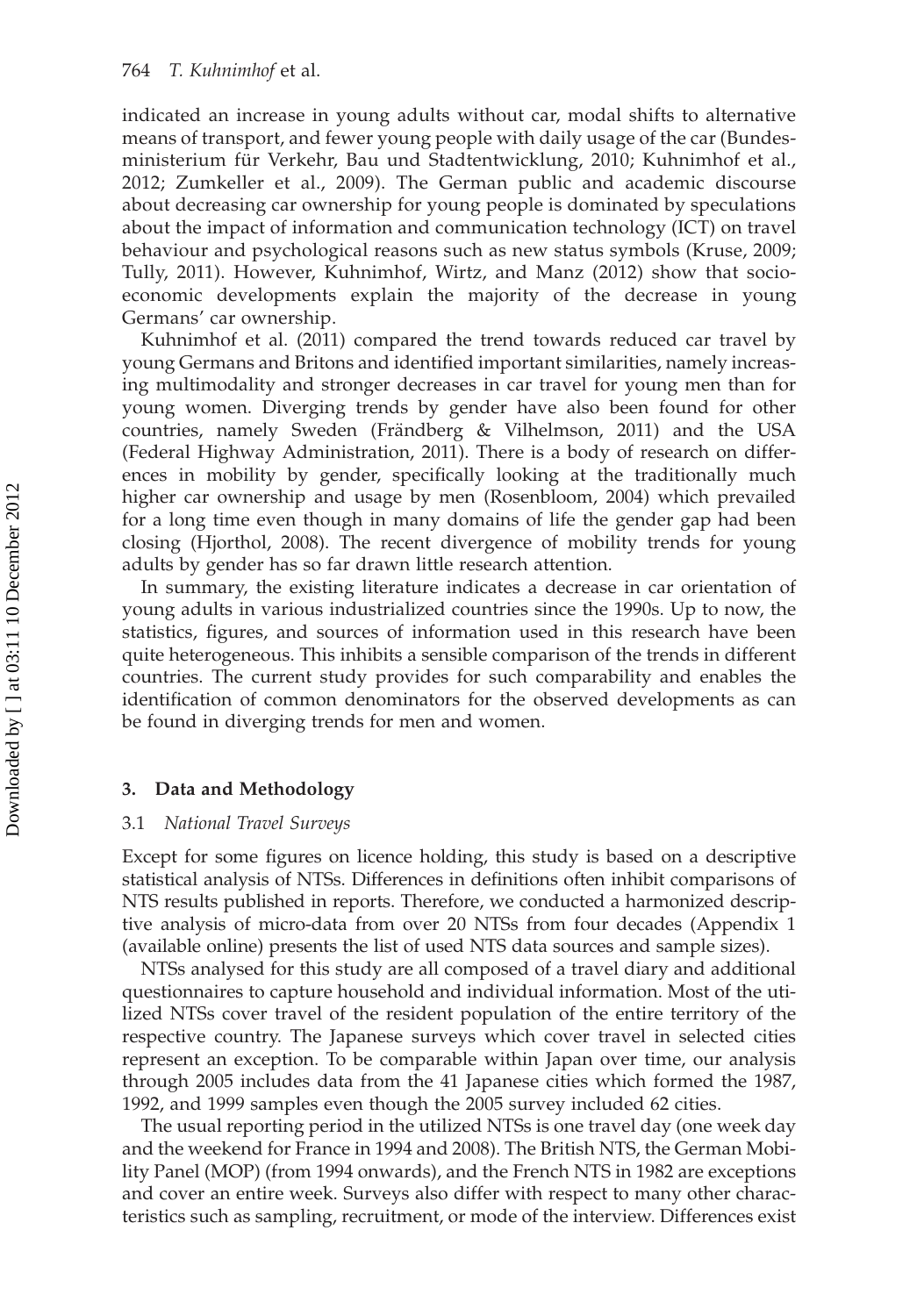between countries but often also within national NTS series over time. In the following section, labelled 'Approaches for Harmonized Analysis', we describe our methodological approach to minimize the distorting effects of dissimilarities in survey methodology.

Among the utilized surveys, the British NTS and the German MOP feature the highest degree of continuity as they have been conducted continuously (Britain) or annually (Germany) since the mid-1990s with little change in methodology. Some surveys (e.g. Germany 1989 and Japan 1999) were excluded from certain analyses because the surveys exhibited extraordinarily high shares of missing values for specific variables. Because in the German MOP (1995–2009), age group-specific sample sizes for single years were quite small, MOP data were pooled into 1997 (1995–99), 2002 (2000–04), and 2007 (2005–09). Likewise, the British NTS data were pooled into 1996 (1995–97), 1999 (1998–2000), 2002 (2001–03), and 2005 (2004–06) (see Table A1 in the Appendix).

For ease of presentation, we have selected three representative years for most NTS-based graphs in this paper: (a) a first year dating back as far as possible in the analysed time series (1970s/1980s); (b) a second year in the 1990s which appears to represent the peak of many of the analysed trends; and (c) a third year representing the time around or shortly after 2005 which in most cases was the period when the most recent data were available at the time the study was conducted. The results for all the analysed years are given in Appendix 3.

#### 3.2 Approaches for Harmonized Descriptive Analysis

Our analysis aimed at obtaining key mobility figures as harmonized and comparable as possible, not only internationally but also over time within countries. In principle, NTS data allow for the same type of analysis of data from different temporal or national contexts using common denominators. Nevertheless, comparisons of travel data across different surveys are often hampered by differences in survey methods that distort survey results (Hubert, Armoogum, Axhausen, & Madre, 2008). Hence, the challenge for our analysis was to harmonize NTS data ex post as well as possible and thus mitigate the impact of survey design differences. Even though such *ex post* harmonization is paramount for making results from different travel surveys comparable, we did not find systematic research on this issue. Following other pragmatic approaches to this challenge (Hubert & Toint, 2006; Timmermanns et al., 2003), we decided to use indicators as robust as possible to overcome differences in definitions, mitigate heterogeneous impacts of survey methodology on survey outcomes, and thus ensure best possible comparability of the presented results:

Car availability was defined as the coincidence of a driving licence on the person level and car ownership on the household level. Car availability includes passenger cars, sport utility vehicle (SUVs), and light trucks. This is particularly important for the USA, where SUVs and light trucks have accounted for an increasing share of the vehicle fleet.

Travel modes were categorized into foot, bicycle, motorcycle, public transport (including long-distance rail, coach, and air travel), and car (including driver and passenger as some of the analysed NTSs do not differentiate the two categories). The category car comprises all light-duty vehicles for private passenger use, such as passenger cars, SUVs, and light trucks.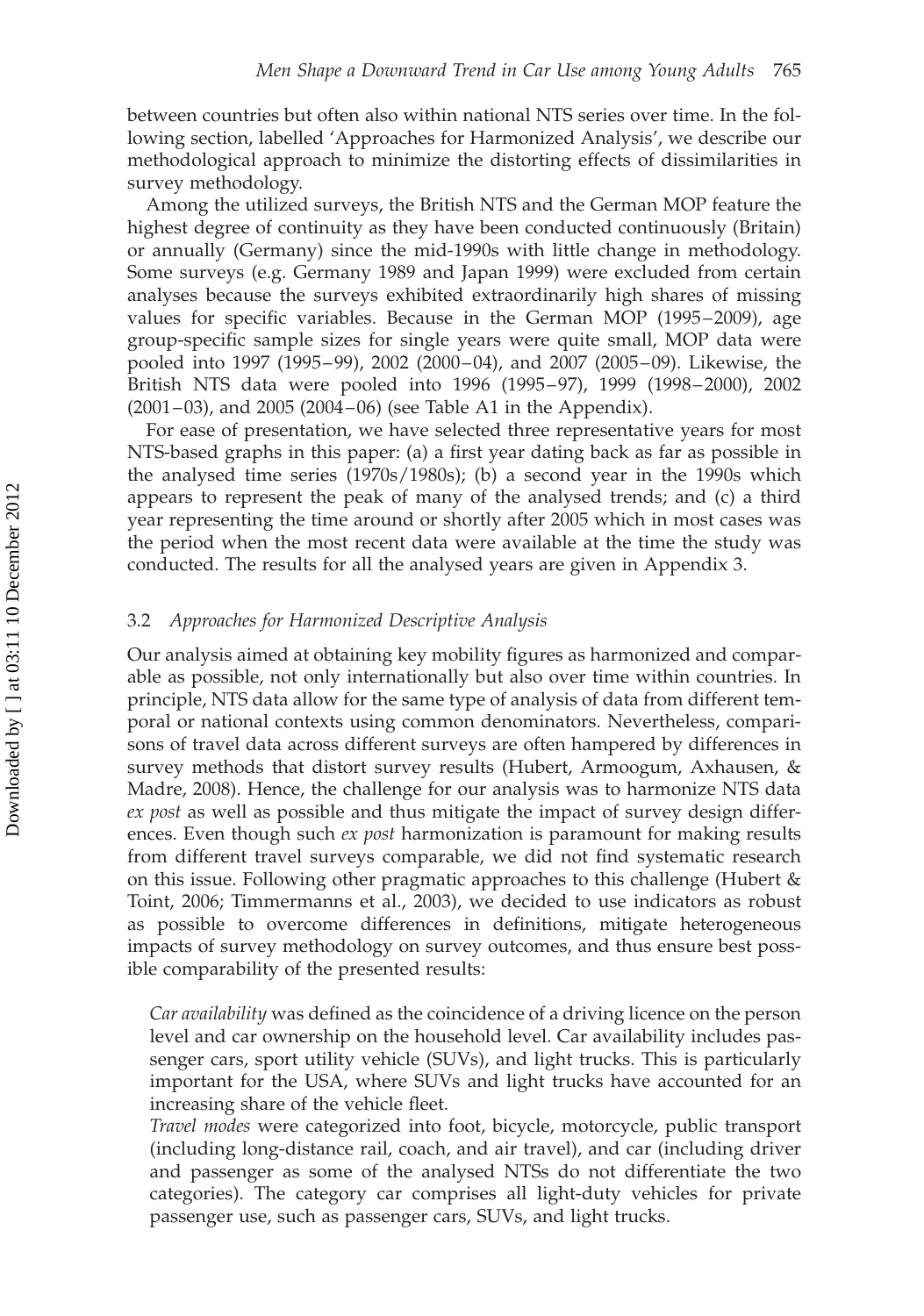Travelled distances were cut off at 500 km in order to take account of the fact that the British NTS includes only journeys within Great Britain (i.e. if a trip was longer than this distance, it was counted only as 500 km).

Kilometres per trip-maker per day were chosen as the measure for per capita travel demand, first, because biases in the share of trip-makers which affect key mobility indicators per person and day do not matter if only mobile persons are considered and, second, because omission of short trips which are more likely to be underreported in surveys due to recall error leaves reported total daily travel distances largely unaffected (Kuhnimhof, Collet, Armoogum, & Madre, 2009). Travellers aged 20–29 were selected as the study group for our NTS analyses. This is because for data privacy reasons the age is only available in age groups in the British NTS. Under this limitation, the common age group definition 20–29 proved to show the most significant changes in the travel behaviour trends. Therefore, all the presented mobility figures refer to this age group, except the statistics on licence holding which partly use other data sources with a different age breakdown.

We acknowledge that for an in-depth analysis of changes in travel behaviour, indicators with a greater degree of detail would provide additional insights. For example, our decision to subsume both 'driver' and 'passenger' under 'car' possibly hides shifts in car use or occupancy rates. Moreover, kilometres per tripmaker and day as a measure of mobility demand emphasize distances travelled and possibly disguise changes in activity participation—as would be captured by analysing the number of trips. Finally, the limitation on distances up to 500 km has implications for the scope of our study: journeys over 500 km account for roughly about one-fifth of total travel distance (Kuhnimhof & Last, 2009). In contrast to the observed trends in daily travel, the number and the distance of trips over 500 km still seem to increase in industrialized countries (Statistisches Bundesamt, 2012a). Hence, the 500-km limit emphasizes our study's focus on everyday travel. Despite these limitations, we believe that we have chosen indicators which are both robust and meaningful for establishing internationally comparable time series and uncovering common denominators of young adults' travel trends.

#### 4. Trends of Key Mobility Indicators

#### 4.1 Driving Licences

Driving licences represent basic prerequisites for driving and the share of licensed drivers is an important indicator for the travel options available to young people. Figure 1 shows the licence-holding rates since the 1990s (2002 for Germany) for young men and women in the six study countries. For Germany, France, Great Britain, and Norway, these figures are based on the NTS; for the USA and Japan, they refer to official statistics on licence holding based on licensing registers. For Germany (since 2006) and Norway, such licensing register statistics are also available. The trends of licensing register statistics in Germany and Norway are in line with NTS trends in licence holding depicted in Figure 1.

Between about two-thirds and almost 90% of young adults in their 20s hold a licence in these countries. Conditions for obtaining a driving licence—age limit, costs, tests, provisional licences, etc.—differ widely between countries. This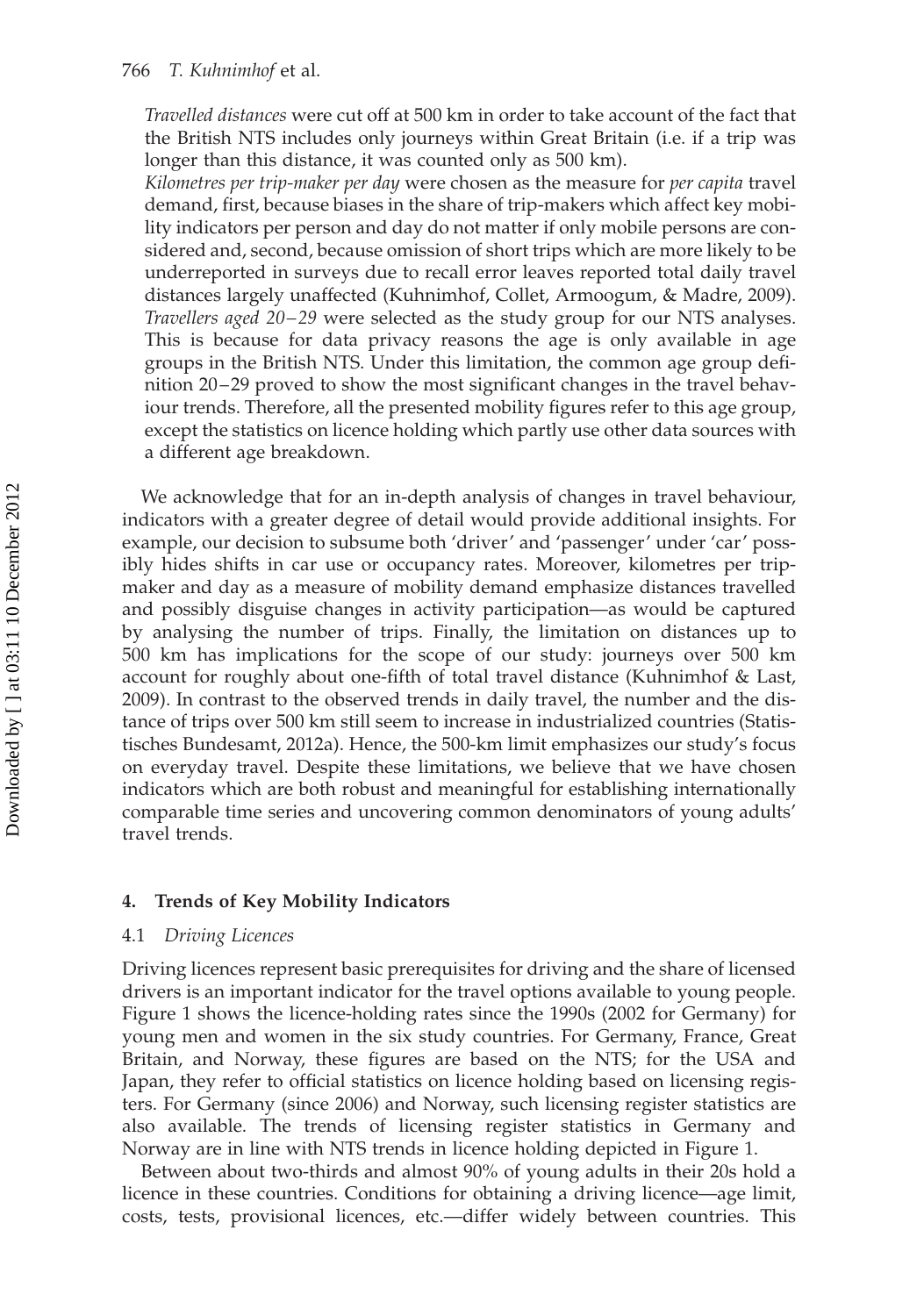Men Shape a Downward Trend in Car Use among Young Adults 767



Figure 1. Share of licensed drivers among young adults by age group and gender (authors' representation; for data sources, see Appendix 2).

may help explain the heterogeneous levels of licence holding. Also the different methods for generating the licensing statistics have to be considered when comparing countries. Within each country, statistics on licence holding shown in Figure 1 are consistent over time and therefore intra-country changes over time should be reliable.

Conditions for getting a licence change over time with likely impacts on licence holding. Noble (2005) noted that passing the test for a licence has probably become more difficult in Great Britain over time. In France, the abolition of national military service in 1997—during which young men could get their driving licence for free—corresponded with a decrease in licence holding among low-income young adults (Avrillier, Hivert, & Kramarz, 2010). This reflects the manifold reasons which influence licence holding by young adults.

Overall, the share of licensed drivers among young adults has decreased noticeably in four of the six study countries. In France and Germany, there is no significant change. As mentioned above, for Germany, a new official statistic based on the licence register has become available recently (Kraftfahrtbundesamt, 2010b). It is only available from 2006 onwards and confirms the stagnation of licence holding among young adults in the recent years. Also in Great Britain and in the USA, this downward trend in licensing has turned into stagnation since about 2005.

Figure 1 also shows that in most countries the share of licensed drivers has fallen much more strongly for young men than for young women. In some cases (Germany, Japan, and teenagers in Britain), licence holding has only declined for men and has been stable for women. In the 1990s, young men were more likely to have a licence than young women in all the study countries. This has reversed in Germany and the USA and has almost levelled out in most other countries.

100%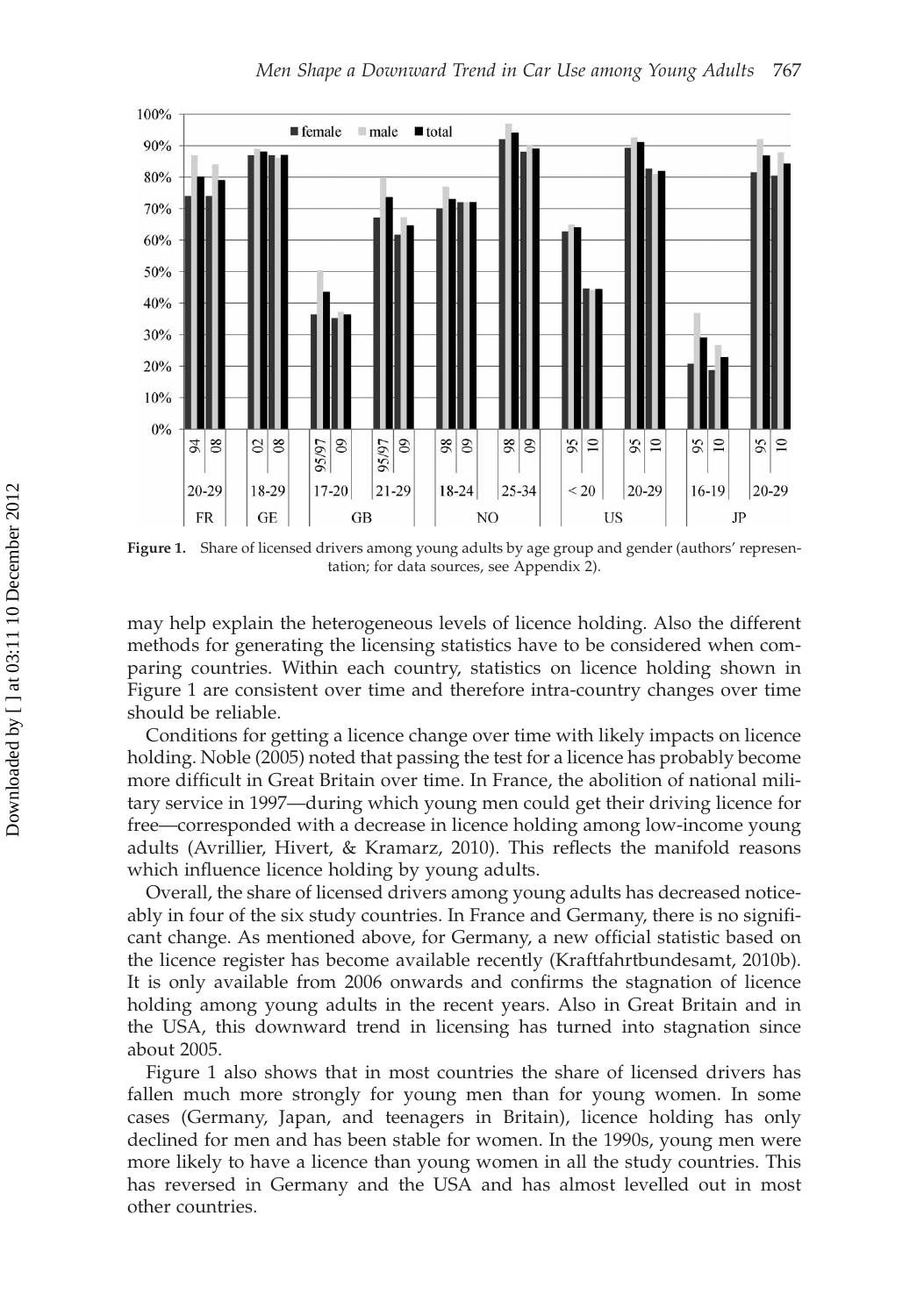

Figure 2. Car availability (personal driving licence and the existence of a car or a light-duty vehicle in the residential household) by young adults (age 20–29) by gender (authors' analysis; for data sources, see Appendix 1).

#### 4.2 Car Availability

Another prerequisite for driving is access to a car—usually a personal car or a vehicle shared within the residential household. As a common denominator for car availability across the broad range of surveys in our analysis, we used the joint occurrence of licence holding on the person level and vehicle ownership on the household level. Figure 2 shows the evolution of car availability for the age group 20–29 by gender in the six countries under observation since the 1970s/1980s. With the exception of Japan, there was no country in which car availability for young adults in total was higher after 2005 than before the turn of the millennium. In Norway and France, a noticeable decline in car availability even occurred throughout the 1980s and 1990s. The decrease after 2000 is specifically pronounced in Germany, Norway, and Great Britain.

As Figure 2 shows, in most countries car availability has declined much more strongly for men than for women. Compared with women, men were much more likely to have a car available in the 1970s/1980s. This gender gap has diminished considerably, not only because women have caught up but also because car availability for men has decreased. The increase in overall car availability among young Japanese is due to the continued rise of car availability for young women there.

#### 4.3 Modal Split

While car ownership in many cases is a joint decision of several household members, mode choice is mostly an individual decision, albeit influenced by car availability. Figure 3 shows mode shares for trips of young adults in the study countries and the corresponding trends over time. Conforming to expectation,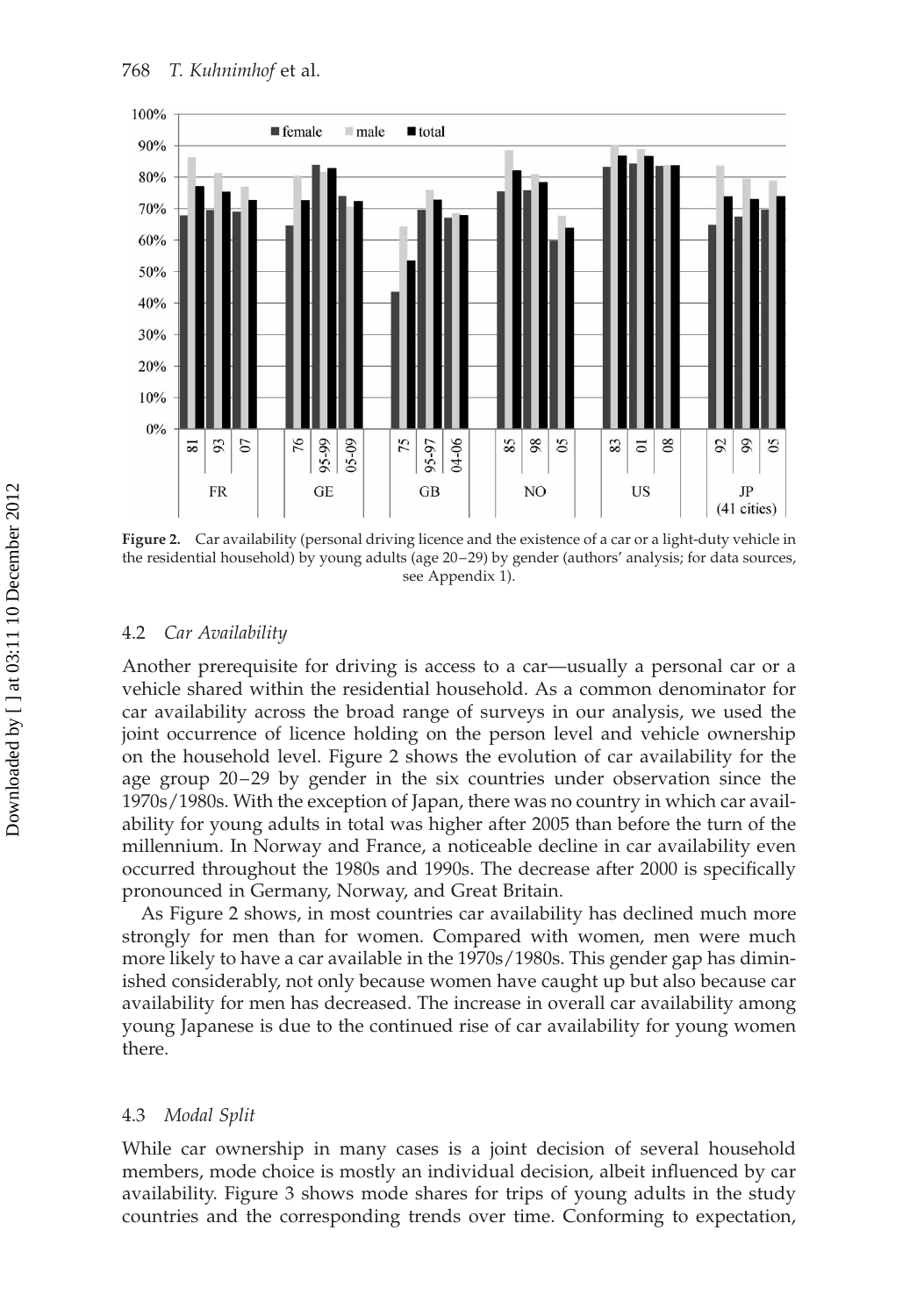

Figure 3. Evolution of trip-based mode share of travellers aged 20–29 (authors' analysis; for data sources, see Appendix 1).

the car is by far more dominant in the USA than in the other countries. On the contrary, public transport is almost negligible in the USA ( $<$ 2%), while it achieves 10-20% market share in the other countries. Germany, Japan, and Norway are the only countries where a significant share of travel is covered by bicycle. In most countries, except in Japan, motorized two-wheelers are only a niche.

As we briefly mentioned in the data section, the surveying of short trips and walk trips is likely to be specifically affected by survey methodology. The example of the US NHTS survey series exemplifies this: since 2001, the US NHTS has included additional survey questions reminding respondents not to forget short trips (Federal Highway Administration, 2012). For this reason, changes in mode shares have to be interpreted with caution.

As regards the development over time, the car share has declined in the most recent period in all countries. In most cases, this represents a change in trend compared with the previous periods. Japan is the only country where the car mode share of young adults is notably higher today than that in the 1980s. On the other hand, public transport has gained ground in this age group in recent years in all European study countries. The shift from the car to public transport and non-motorized modes is specifically pronounced in Germany where a strong decrease in young adults' car ownership is combined with declining car use by young car owners, indicating increasing multimodality (Kuhnimhof et al., 2012).

#### 4.4 Multimodality

For planners and policy-makers, it is important to understand if the decline in the car mode share is mainly caused (a) by an increased share of travellers with few alternatives (i.e. carless households or 'transit captives') or (b) by travellers with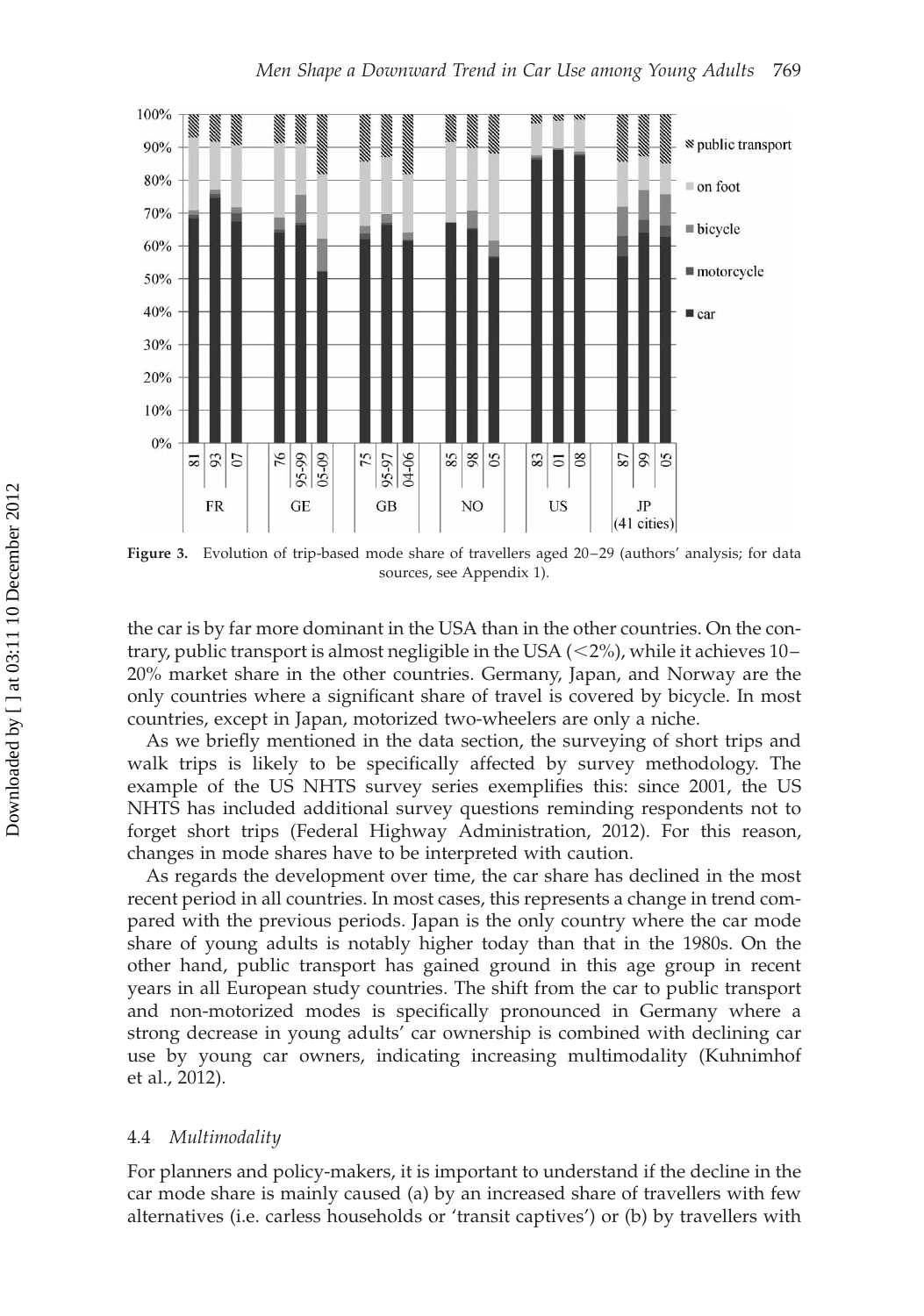multiple options who increasingly choose not to use the car. The latter (b) would indicate that the alternatives, specifically public transport, are increasingly competitive in a multi-optional market.

For Germany and Great Britain, Kuhnimhof et al. (2012) identified increasing multimodality as an important development among young travellers. 'Multimodality' is defined as the behavioural phenomenon of using multiple modes of transport during a certain period of time such as a travel day or week (Kuhnimhof, Chlond, & von der Ruhren, 2006; Nobis, 2007). Based on the German and British multiday NTS data, Kuhnimhof et al. (2011) were able to show that the share of everyday drivers among young persons with car availability decreased considerably in recent years. At the same time, the share of young car owners with occasional use of public transport increased in these countries.

In order to study the impact of multimodality on young adults' car mileage, we analysed the share of young car owners' total mileage by mode (Figure 4). Multiday travel diary data are preferable to quantify multimodality because they allow for the assessment of individual mode use over longer periods of time (Kuhnimhof, 2009). If only single-day travel data are available as in many surveys of our study, the share of mileage that young car owners travel with other modes can serve as a proxy.

Figure 4 illustrates that young American drivers hardly use modes of travel other than the automobile and this has not changed in the last three decades. Young Japanese, on the other hand, exhibit the highest level of multimodality among the study countries, possibly with recent increases. The high level of multimodality among young Japanese may partly also be explained by the focus of the Japanese surveys on urban areas where multimodality is likely to be higher.



Figure 4. Share of mileage by young adults (age 20-29) with car availability by mode (authors' analysis; for data sources, see Appendix 1).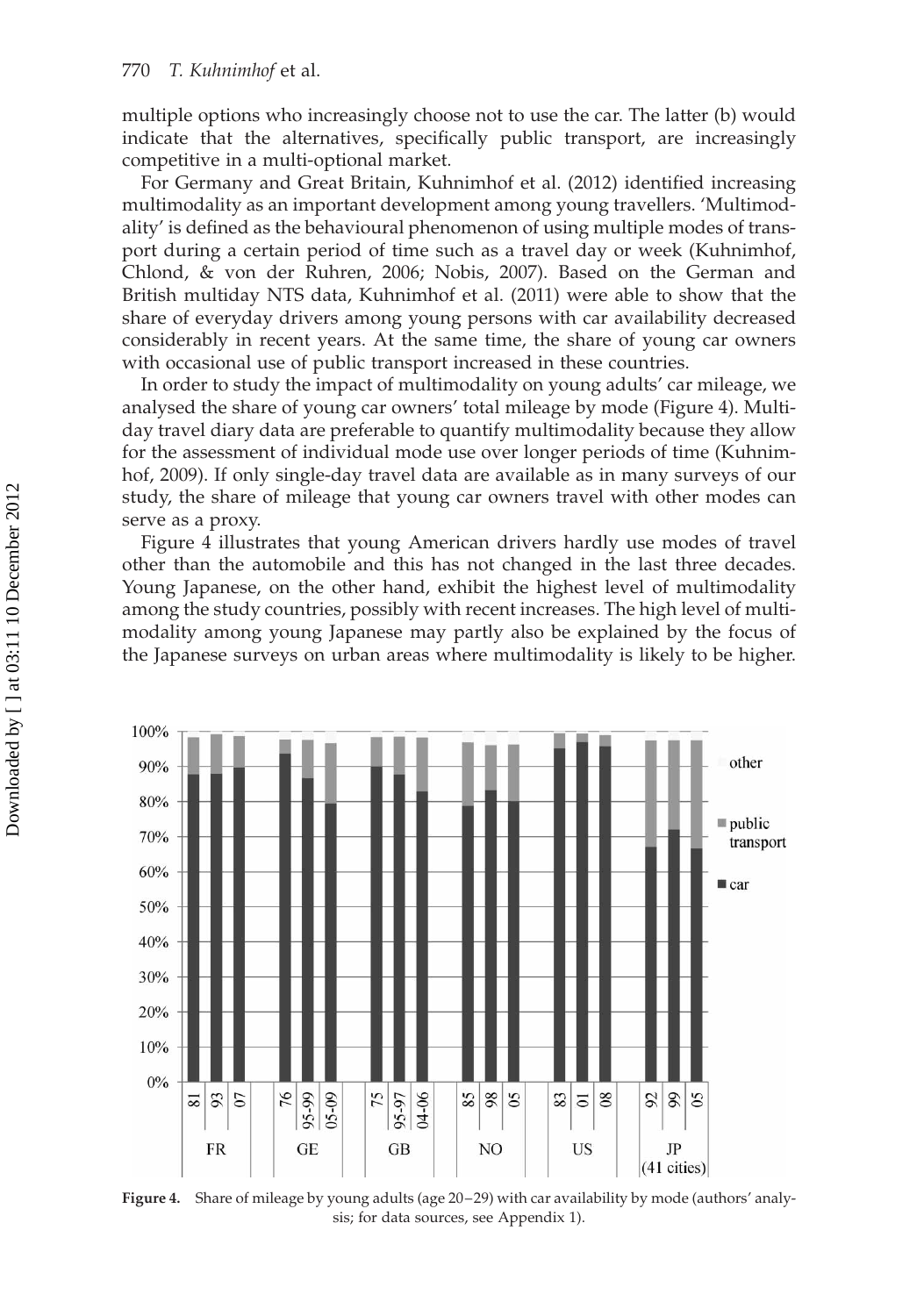The current level of multimodality in the European countries is more or less comparable.

Increasing multimodality of car owners as a long-term trend is only evident for Germany and Great Britain. For Germany, Kuhnimhof et al. (2012) were able to show that the shift in travel demand by car owners to other modes explains almost 40% of the decrease in young adults' car mileage between 1998 and 2008. Figure 4 indicates that increasing multimodality might also be important for the development in Great Britain but is unlikely to be relevant for decreased car use in the other study countries.

#### 4.5 Car Mileage

Total per capita car mileage represents the result of many individual decisions from obtaining a licence to everyday mode choice—as discussed above. Figure 5 shows the evolution of per capita car travel by young adults in the six study countries since the 1970s based on all the analysed NTS data (except Germany in 1989 and Japan in 1999).

Car mileages of young Japanese adults are the lowest, probably partly because the Japanese surveys only cover cities where mileage is lower. Car mileage of young adults in Japan has stagnated between 1987 and 2005. Compared with their Japanese counterparts, young Europeans exhibit almost twice the per capita car mileage. Figure 5 illustrates that car mileages of young travellers in Germany and Great Britain peaked in the late 1990s. Thereafter, their car mileages have been decreasing. In the case of France—which overall exhibits the level and development quite similar to those of Germany—it is possible that car travel has also peaked around 2000 without an NTS capturing this climax. The development in Norway differs somewhat from that in the other European countries as there has been an almost continuous slight decrease in car travel by young adults throughout the study period.



Figure 5. Evolution of car kilometres per trip-maker and day (driver and passenger) by travellers aged 20–29 (authors' analysis; for data sources, see Appendix 1).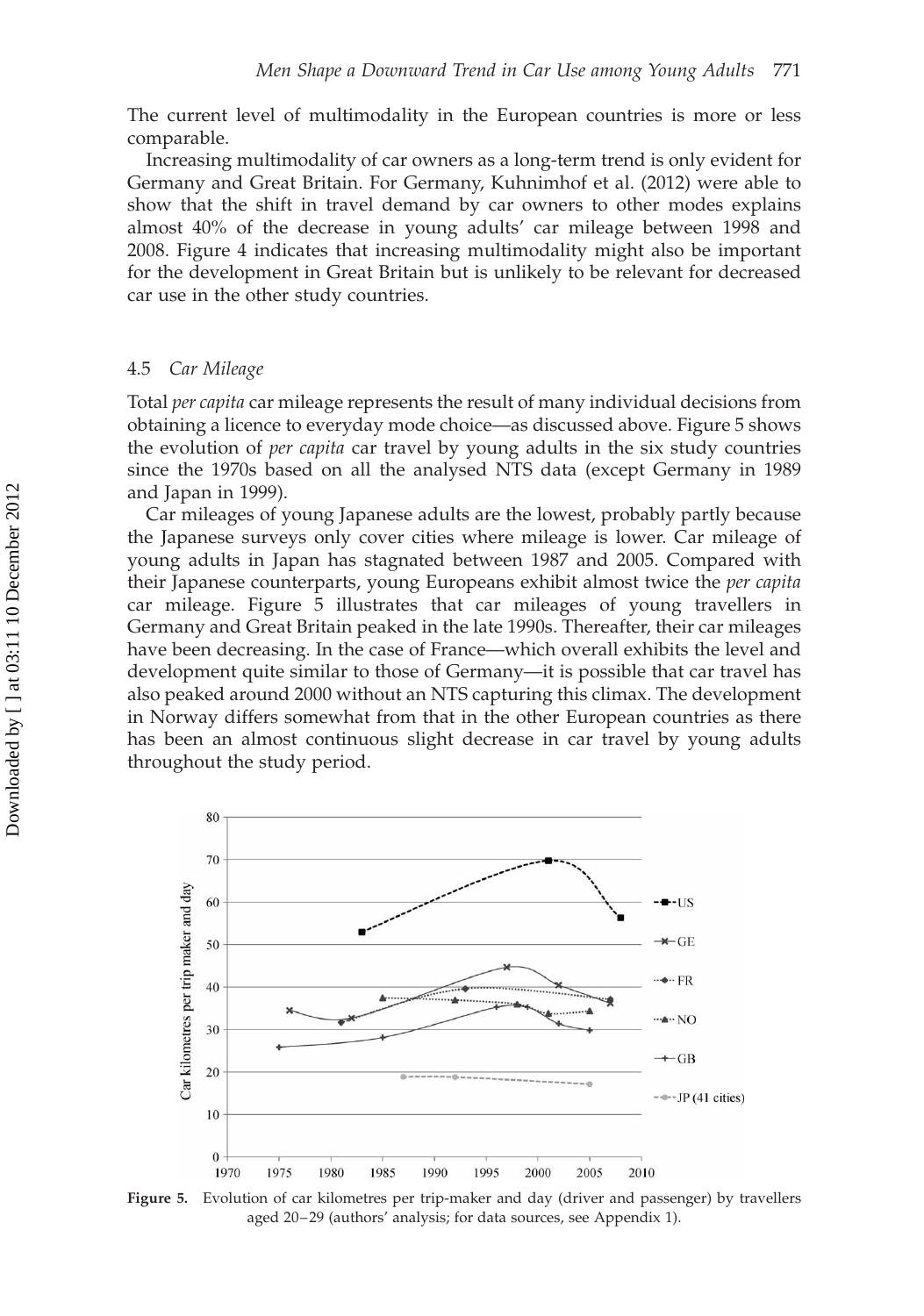The car mileage of young Americans is the highest among the analysed countries. The 2001 US NTS measured the highest value of per capita car travel of all data points in our analysis. The measure of car travel for young Americans taken in 2008 is much lower again, implying a peak of *per capita* car travel around the turn of the millennium like in some other study countries. These measurements have to be interpreted with care: an all-time high of US fuel prices (Bureau of Infrastructure, Transport and Regional Economics [BITRE], 2012) and the start of the economic crisis during the US NTS observation period in 2008/ 2009 are confounding factors which have to be taken into account.

While *per capita* passenger kilometres travelled by all modes and for all age classes in the other study countries largely stagnated since the turn of the millennium, all age groups in the USA reduced their observed travel in 2008 compared with that in 2001—on average, by 10%. There is an indication that vehicle miles travelled per capita started to decline in the USA before 2008 (Bureau of Transportation Statistics, 2012). Against this background, it seems possible that the events of 2008 have exacerbated a trend which existed before. In any case, our analyses showed that young Americans reduced their *per capita* car and total mileage more than any other age group in the USA. This indicates that young adults were spearheading the observed trend towards less car travel in the USA.

We also analysed the development of car mileage by economic activity. Car mileage per capita was generally higher for employed young adults, but it declined for both employed and other young adults.

Despite the heterogeneous definitions of rural and urban areas in the NTSs, we also analysed car travel for these two spatial categories (as the Japanese data did not include rural areas, this differentiation was not possible). Conforming to expectation, car travel *per capita* was lower in urban areas in all the study countries and trends towards less car travel were more pronounced in cities. Only France and Norway show a slight increase in car mileage in rural areas. Overall, significantly diverging trends of young adults' travel for rural and urban areas were not a common denominator across the study countries. However, again we found such diverging trends by gender as described in the next section.

#### 4.6 Car Mileage and Total Mileage by Gender

In line with the findings on licence holding and car availability, trends in car mileage differed by gender: young men reduced their car mileage noticeably more strongly than women in most study countries (Figures 6 and 7). In France and Japan, car mileages of young women even continued to grow. Norway is the only study country where the gender gap in terms of car mileage increased in recent years because male car mileage increased slightly, while women reduced their driving. In the other countries, the car mileage gender gap has narrowed significantly. It disappeared in Germany and the USA as a result of the young men's trend to reduce their driving.

In the countries where young men reduced their car mileage, their overall mileage for all everyday trips declined. Only in Germany, there was a considerable shift in young men's travel to alternative modes, which is in line with the findings on multimodality described above. In conjunction with an increase in non-car travel by women, this resulted in a stagnation of total mileage in everyday travel by young German adults. In France, Great Britain, the USA, and Japan,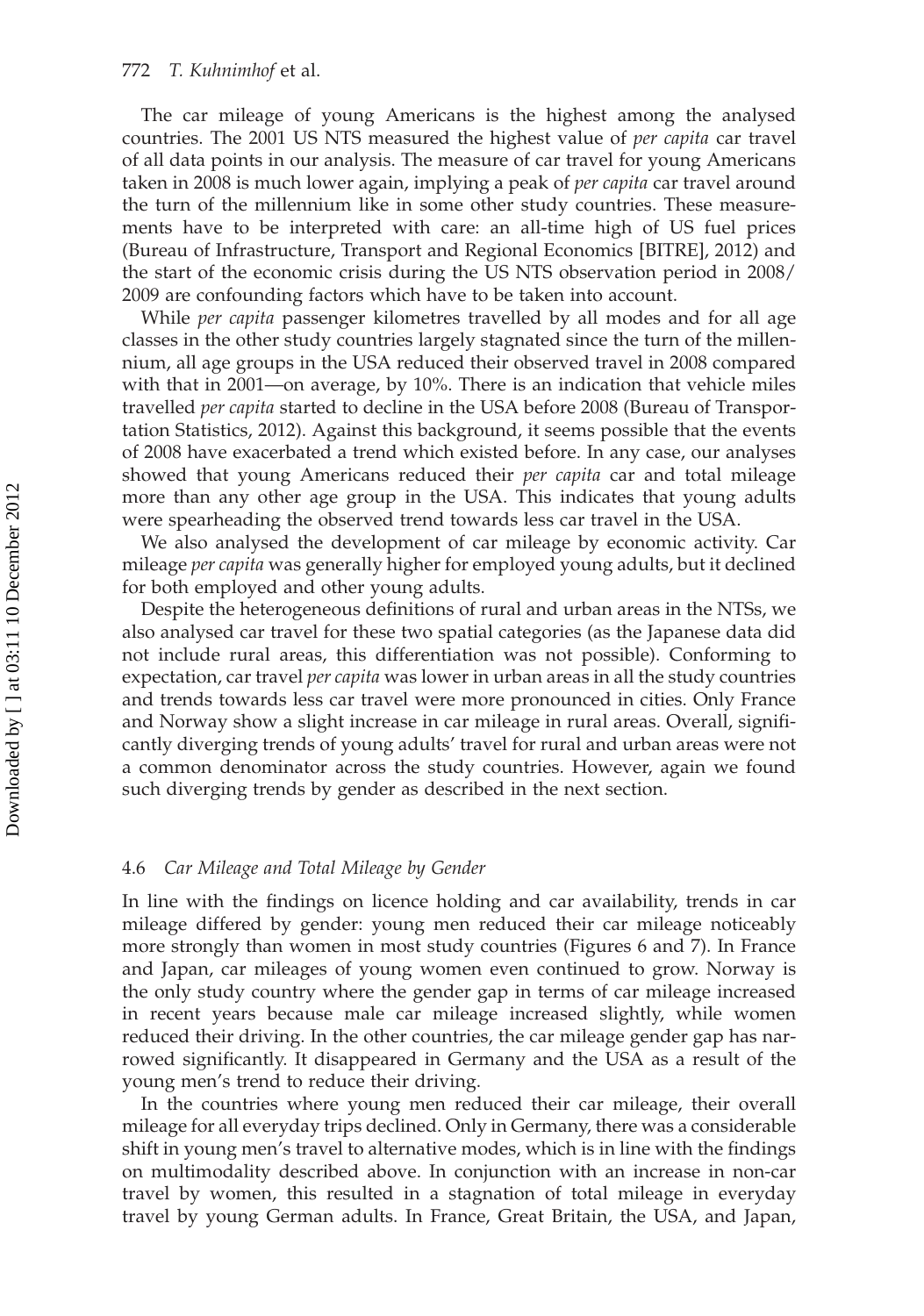

Figure 6. Evolution of kilometres travelled by car (driver and passenger) and other modes per tripmaker and day for young adults (age 20–29) by gender for France, Germany, and Great Britain (authors' analysis; for data sources, see Appendix 1).

**GE** 

**GB** 

FR



Figure 7. Evolution of kilometres travelled by car (driver and passenger) and other modes per tripmaker and day for young adults (age 20–29) by gender for Norway, the USA, and Japan (authors' analysis; for data sources, see Appendix 1).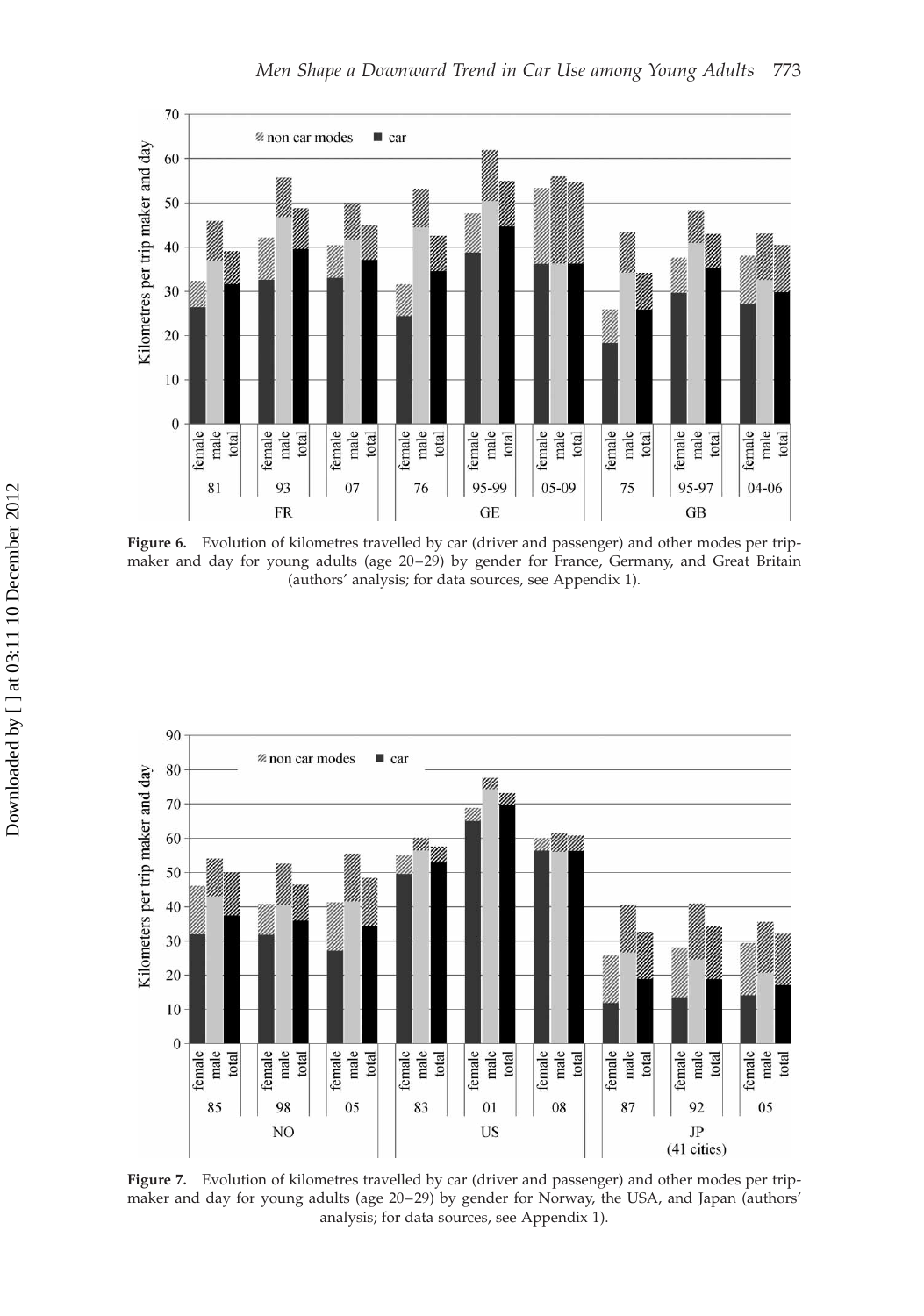total everyday travel by young adults was lower after the turn of the millennium than before.

#### 5. Discussion

The bottom line is that the study countries have seen declines in the dominance of the car for young adults' mobility in the decade since the turn of the millennium. In the case of some indicators or countries, such developments have been going on for two decades or even longer. The decrease in automobile ownership and use is predominantly—and in some countries exclusively—a male phenomenon. Moreover, in some countries, the mode choice behaviour of young adults is shifting to alternative modes and in most countries their overall travel demand has declined.

A sound interpretation of the presented figures and developments needs to consider the possible impacts of survey selectivity on the quality of survey results. Documentation of survey fieldwork indicates that specifically young adults are among the segments of society that have become increasingly difficult to recruit for travel surveys (Zumkeller, Vortisch, Kagerbauer, Chlond, & Wirtz, 2011). The NTSs in our analyses generally use weights to correct for potential socio-demographic biases. Nevertheless, there is the possibility of a self-selection bias of individuals with specific mobility styles which possibly magnifies the presented trends if it increases over time. However, our NTS-based results are not only harmonized across countries and over time but also consistent with other sources of information, such as licensing statistics. Therefore, it is unlikely that the observed changes in trend can be entirely attributed to survey selectivity. We are confident that our findings about a decrease in young adults'—and specifically young men's—car orientation reflect a real development.

There are numerous possible explanations for the observed changes in mobility patterns by young travellers, which we briefly discuss in the following. To start with, all of the study countries are undergoing relevant socio-economic changes that need to be taken into account.

#### 5.1 Socio-economic Changes Leading to Altered Living Situations for Young Adults

Overall, the share of young people receiving tertiary education is still increasing (UNESCO, 2011). Corresponding with this development are decreasing workforce participation among young adults (The World Bank, 2010) and an increasing age for starting a family (INSEE, 2009; Office for National Statistics, 2012; Statistisches Bundesamt, 2010; US Census Bureau, 2010). Moreover, in many countries, the share of urban population—specifically among the young—is still increasing (Statistisches Bundesamt, 2012b; The World Bank, 2010).

All of these socio-economic developments contribute to a larger share of young people being in a life situation in which they are less prone to car ownership or use. Moreover, these developments are fundamental long-term societal trends. Their influence on young adults' mobility could also help explain why in some cases—licence holding in Great Britain, vehicle registrations in Germany, and car availability in Norway—the dominance of the car for young adults' mobility started to decline as early as about 1990. Kuhnimhof et al. (2012) have shown that these socio-economic factors in conjunction with a decrease in real incomes of young adults explain about two-thirds of the decline in car ownership among young German adults in the last decade.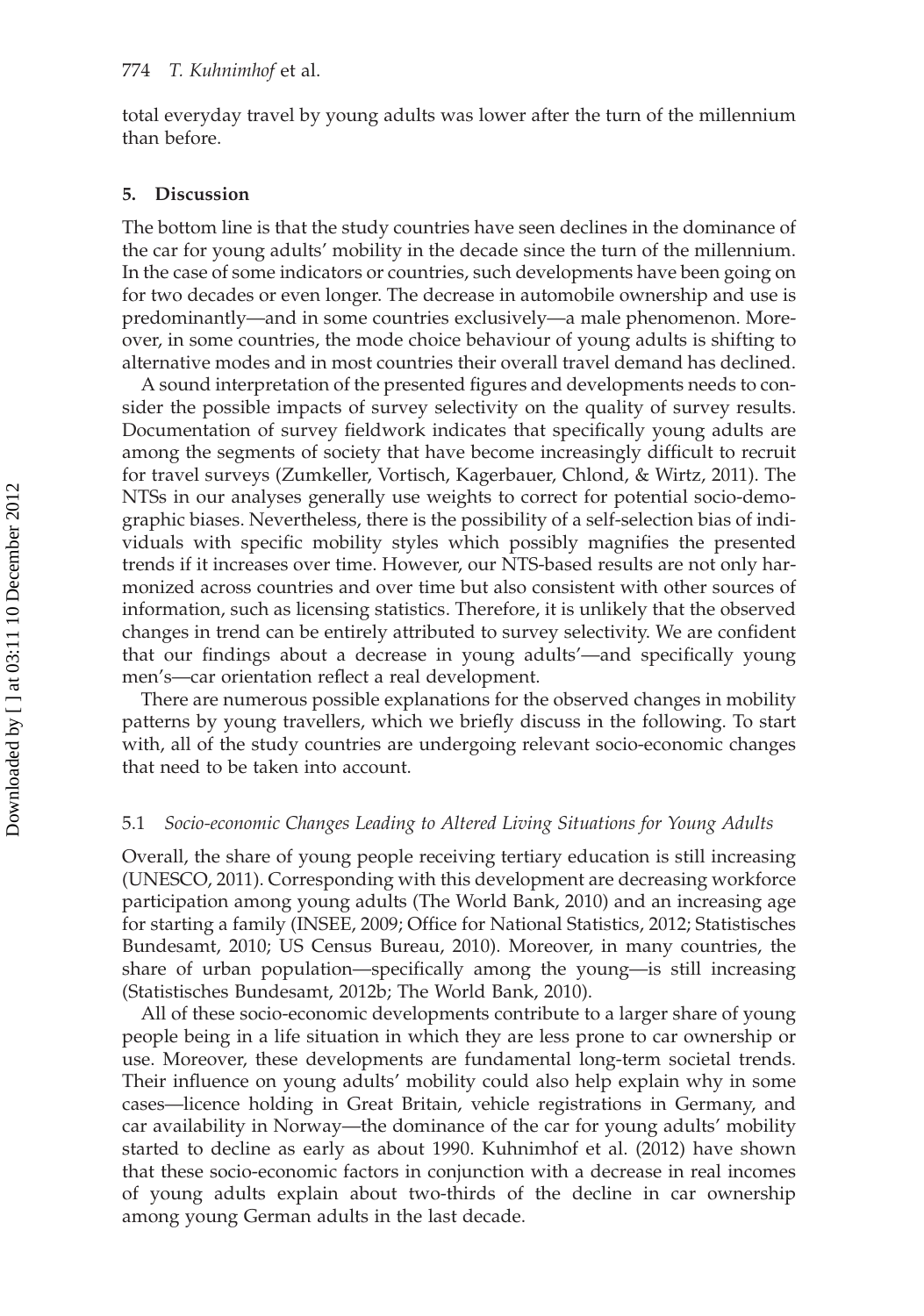A high relevance of these socio-economic developments for the mobility trends of young adults seems likely in all study countries. Nevertheless, the German results cannot simply be transferred to other countries as the details of these socio-economic developments differ from country to country. Diverging trends for youth unemployment indicate the heterogeneous developments of young adults' income situation in the study countries even though all countries experienced overall gross domestic product growth between 1995 and 2008 (The World Bank, 2010). Also other influential factors have developed differently in the various countries, for example, the age of leaving the parents' home: while it has risen only a little bit in Germany in the last 30 years (Weinmann, 2010), it has increased significantly in Japan (Japan Ministry of Internal Affairs and Communications, 2010), potentially giving more young Japanese the option to use their parents' car. This may help to explain why car availability among young Japanese has still been increasing, even though licence holding has decreased. Overall, the heterogeneity of the socio-economic conditions renders necessary a country-bycountry analysis to assess the relevance of socio-economics as a driving force for the changing mobility patterns of young people.

#### 5.2 Factors with Possible Impacts on Young Adults' Travel Behaviour

The outlined socio-economic developments are not likely to explain the observed mobility trends entirely. Also with regard to other potential explanations for young adults' mobility trends, common denominators—albeit with some heterogeneity in detail—can be found for the study countries: all countries except Japan have seen significant fuel price increases between 1995 and 2007 (the year before the financial crisis) with real gasoline prices increasing between 13% in Norway and 85% in the USA (BITRE, 2012).

Regarding the transport system, in many countries, numerous policy measures aim at discouraging driving and fostering the use of other modes, at least in urban areas. The London congestion charging scheme, pedestrianizing Times Square in New York City, and the introduction of substantial student discounts for public transport in Germany ('Semesterticket') (Buehler & Pucher, 2012; Peistrup & Stingel, 2007) represent landmarks of this multifaceted development.

There have also been significant developments regarding supply and price in long-distance travel (e.g. emergence of low-cost air travel and extension of highspeed rail). Overall, these developments have likely stimulated continued growth of long-distance travel among young adults (Statistisches Bundesamt, 2012a). Nevertheless, these developments may have had unexpected impacts on everyday travel: if long-distance trips by car are replaced by air travel as observed in Germany (ifmo, 2011), this might motivate those who owned a car primarily for long-distance journeys to make do without a private car.

Psychological factors represent another important aspect to consider. They may range from environmental awareness to more pragmatism in everyday mobility choices.

Finally, the impact of ICT, which has developed dynamically in the recent years, on travel behaviour remains an open question (ifmo, 2003; Mokhtarian, Salomon, & Handy, 2006). Possibly, this issue should be revisited with a focus on those who grew up with ICTand developed their mobility habits in the presence of such technology. Specifically and more recently, the impact of the emergence of smartphones and other mobile devices on young adults' mobility has been discussed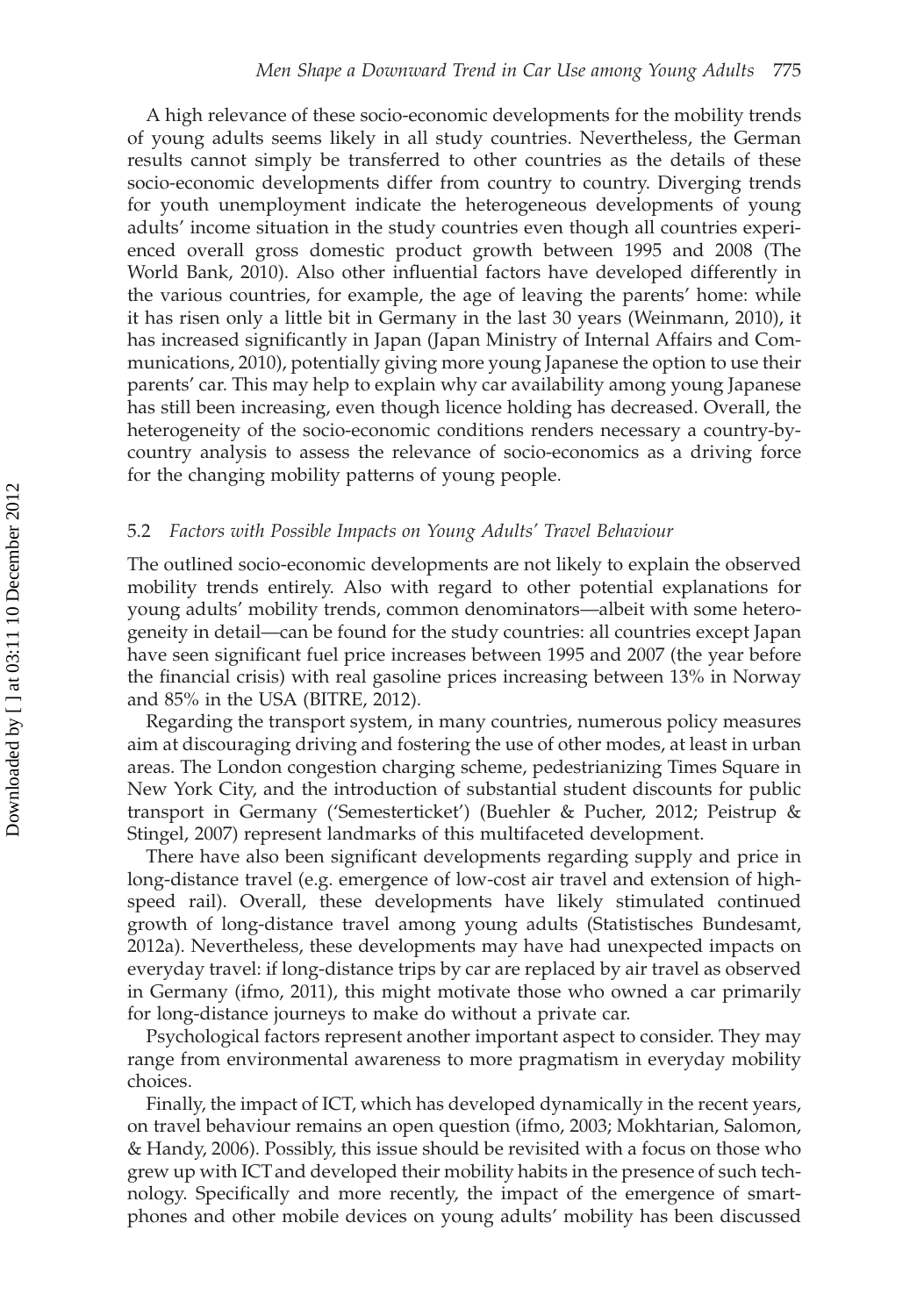(a) because these devices enable online activity while travelling which might impact on mode choice and (b) because they possibly replace the car as new highly visible status symbols (Tully, 2011). We believe that with regard to the trends described in this paper, the impact of such devices is negligible: the presented trends have been going on during the last two decades. The i-phone, on the other hand, is currently only 5 years old, indicating that the impact of smartphones on travel can only be very recent.

#### 6. Conclusions and Outlook

The mobility of young adults in industrialized countries is still dominated by the car—but less so than that only a decade ago. Based on evidence from Germany, France, Great Britain, Norway, Japan, and the USA, this paper substantiates findings that mobility patterns in daily travel among young adults in industrialized countries have been changing in recent years: access to cars in terms of driving licences and car availability in households has decreased in most study countries, particularly for men. Moreover, car travel distance per capita has also decreased in most study countries, again particularly for men. In France and Japan and specifically the USA, the decrease in travel by car has led to lower overall mileages for everyday travel by young adults. In Great Britain, this was partly and in Germany fully compensated by an increased use of alternative modes.

The findings of this study are based on numerous secondary sources as well as descriptive statistical analysis of NTSs. In our analysis, we applied *ex post* survey harmonization in order to make sure that the results from the different NTSs are comparable even if the survey methodologies differed. For this, we chose pragmatic approaches because systematic research on such ex post survey harmonization is largely missing. We believe that in addition to the on-going efforts to improve and harmonize travel surveys, research should be dedicated to ex post harmonization of existing surveys. This would help to improve comparative statistics based on travel surveys. It would also enable making the most out of the existing data from different surveys.

Despite these constraints, we believe that the findings of our study are robust, reflect real developments, and help to identify common denominators for and differences in the changes in young adults' travel across countries. Moreover, given the wide range of countries covered in our study (North America, Japan, and Central and Northern Europe), it would be no surprise if the trend towards decreased car orientation among young adults also prevailed in other industrialized countries. In pointing out the importance of gender and mode choice in this context, this study gives important hints as to which issues have to be considered when conducting research on this phenomenon in additional countries.

The brief discussion of possible explanations for the observed changes in travel behaviour development also showed international similarities with regard to potential reasons for this development. Nevertheless, the details of relevant socio-economic developments differ from country to country. This suggests the necessity of a detailed investigation of the explanatory contribution of these factors on a country-by-country basis.

Socio-economics do not fully explain the observed changes in travel. For example, diverging trends by gender indicate that other factors also shaped changes in travel behaviour. Until recently, car ownership and driving have been lower for young women than for men. Moreover, both genders increased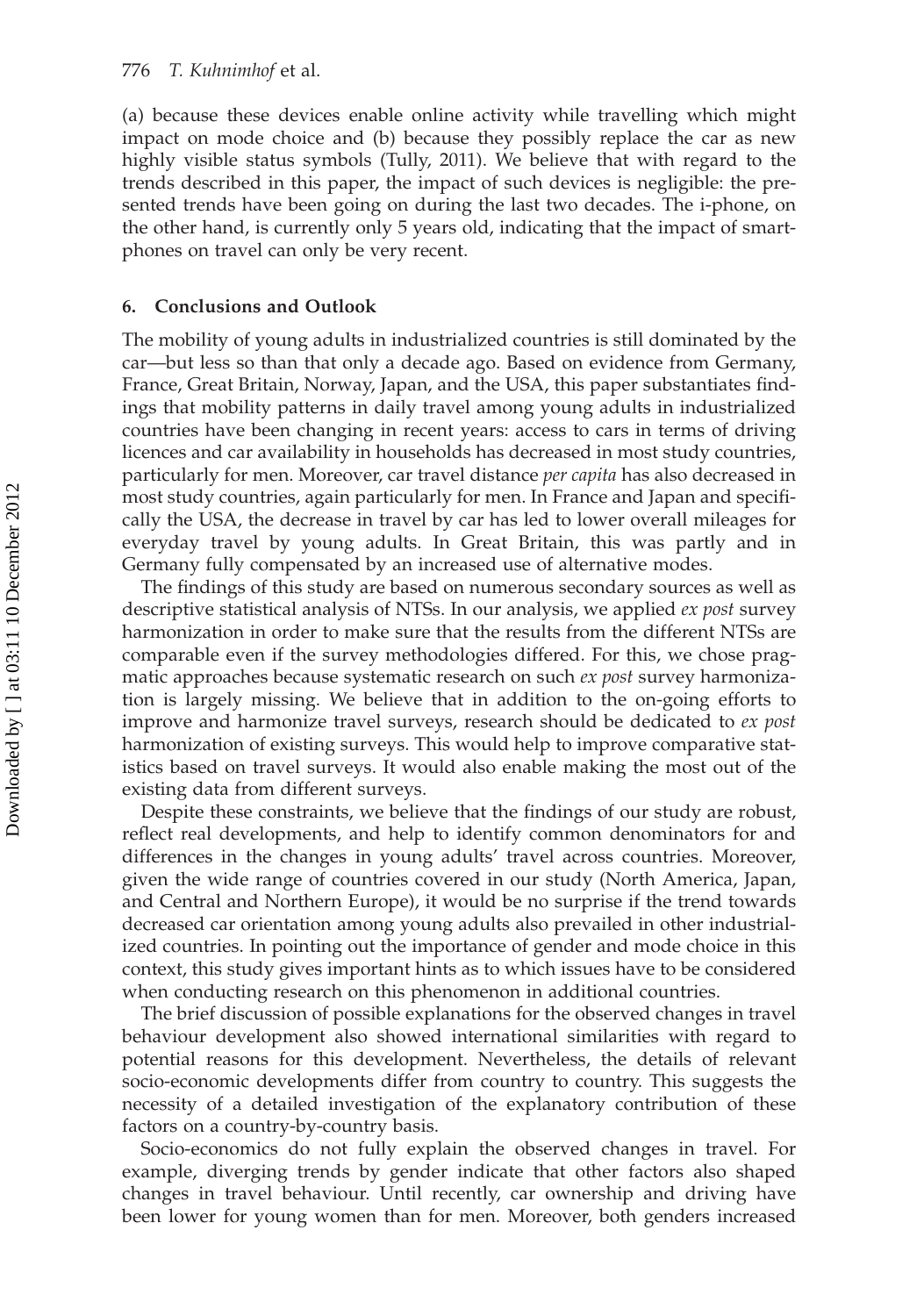their car ownership and driving until the 1990s. An underlying pattern of increasing car ownership and use may have continued for young women during the last decade as they were catching up with men. For women, this catching-up may have partially offset a trend towards decreased car orientation for both genders.

However, it seems likely that relevant factors influenced men more than women because the change in trend appears to be stronger for men. In this context, it might be worthwhile to investigate psychological factors with different impacts on men and women but also societal developments such as intra-household task-sharing.

In those countries where decreased car availability and car travel were not or were only partially compensated by increased travel by other modes, this has led to a decline in per capita daily travel by young adults. Against this background, understanding this decrease in car availability and car travel, that is, mainly the altered mobility choices by young men, might be a key to explaining why everyday travel demand in industrialized countries has been stagnating recently even though motorization still grows among the senior population.

Finally, our findings have important implications for modelling transport because they present unexpected changes in behavioural trends. If there is a break in trends, models based purely on past experience will result in inaccurate forecasts. Moreover, we do not know whether this new generation of travellers maintains their novel travel patterns as they age or whether they simply return to the more auto-orientated mobility styles of their predecessors later in life. This is an open question with significance for travel demand forecasting. These all suggest that exploring the future with different scenarios instead of point projections would be more adequate.

#### References

- Avrillier, P., Hivert, L., & Kramarz, F. (2010). Driven out of employment? The impact of the abolition of national service on driving schools and aspiring drivers. British Journal of Industrial Relations, 48(4), 784–807.
- Buehler, R., & Nobis, C. (2010). Travel behavior in aging societies, comparison of Germany and the United States. Transportation Research Record: Journal of the Transportation Research Board, 2182, 62–70.
- Buehler, R., & Pucher, J. (2012). Demand for public transport in Germany and the USA: An analysis of rider characteristics. Transport Reviews: A Transnational Transdisciplinary Journal, 32(5), 541–567.
- Bundesministerium für Bildung und Forschung. (2010). Die wirtschaftliche und soziale Lage der Studierenden in der Bundesrepublik Deutschland 2009, 19. Sozialerhebung des Deutschen Studentenwerks. Bonn: Author.
- Bundesministerium für Verkehr, Bau und Stadtentwicklung. (2010). Mobilität in Deutschland 2008/2009. Bonn: Author.

Bureau of Infrastructure, Transport and Regional Economics. (2012). Traffic growth: Modelling a global phenomenon (Report No. 128). Canberra: Author.

- Bureau of Transportation Statistics. (2012). National transportation statistics. Retrieved February 20, 2012, from BTS (Bureau of Transportation Statistics): [http://www.bts.gov/publications/national\\_](http://www.bts.gov/publications/national_transportation_statistics/) [transportation\\_statistics/](http://www.bts.gov/publications/national_transportation_statistics/)
- Dejoux, V., Bussiére, Y., Madre, J.-L., & Armoogum, J. (2010). Projections of daily travel of an ageing population: The Paris and Montreal case, 1975–2000. Transport Reviews, 30(4), 495–515.
- Department for Transport. (2010). Transport statistics Great Britain. Retrieved February 15, 2012, from <http://www2.dft.gov.uk/pgr/statistics/datatablespublications/tsgb/index.html>.
- Deutsche Shell. (2001). Mehr Autos—weniger Verkehr? Szenarien des Pkw-Bestands und der Neuzulassungen in Deutschland bis zum Jahr 2020. Hamburg: Deutsche Shell GmbH.
- Federal Highway Administration. (2011). FHWA drivers license statistic. Retrieved September 25, 2011, from<http://www.fhwa.dot.gov/policyinformation/quickfinddata/qfdrivers.cfm>.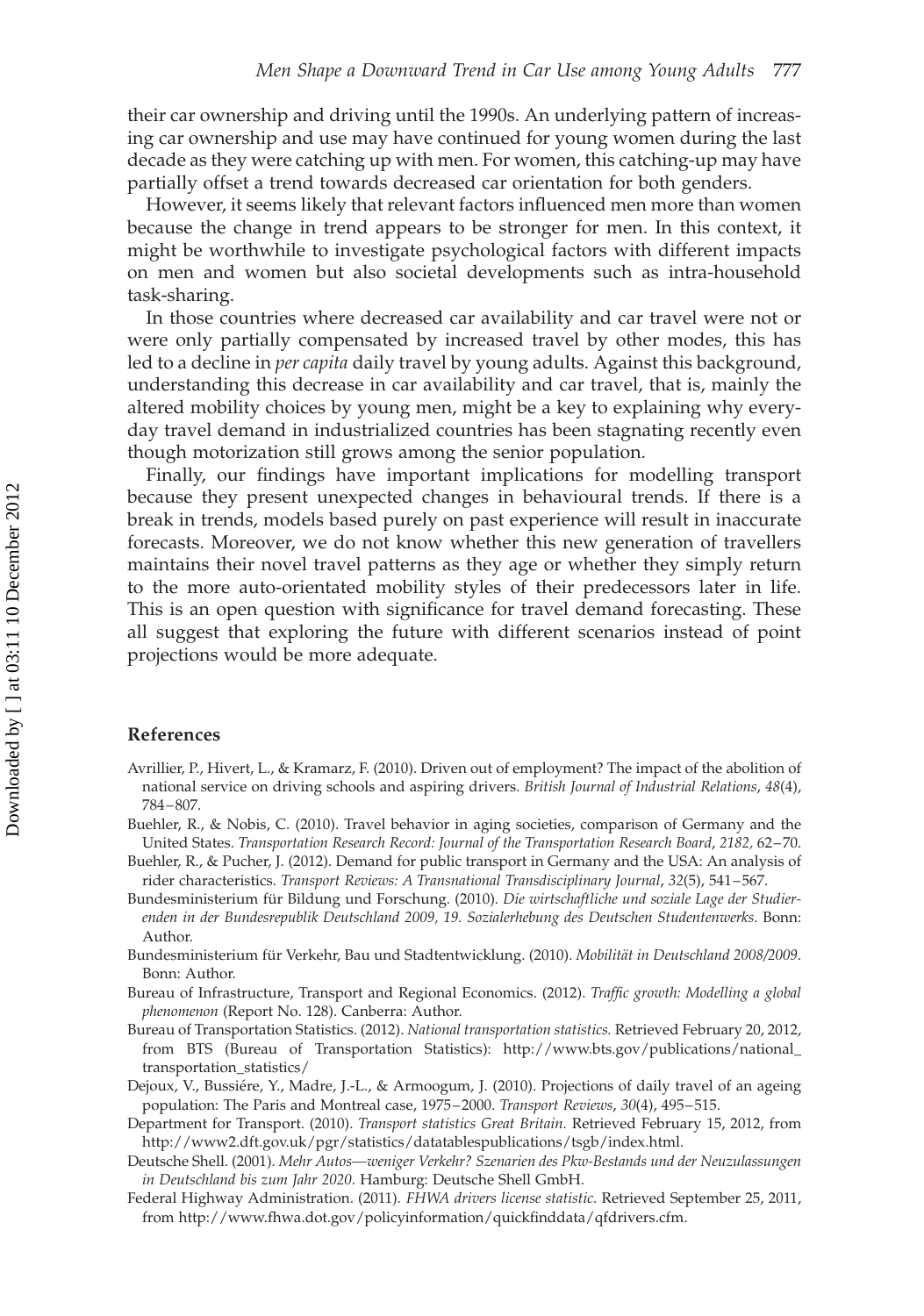#### 778 T. Kuhnimhof et al.

- Federal Highway Administration. (2012). NHTS publications. Retrieved March 13, 2012, from Federal Highway Administration:<http://nhts.ornl.gov/publications.shtml>.
- Forschungsgesellschaft für Straßen- und Verkehrswesen. (2006). Hinweise zu verkehrlichen Konsequenzen des demographischen Wandels. Köln: FGSV-Verlag.
- Frändberg, L., & Vilhelmson, B. (2011). More or less travel: Personal mobility trends in the Swedish population focusing gender and cohort. Journal of Transport Geography, 19(6), 1235–1244.
- Hjorthol, R. (2008). Daily mobility of men and women—a barometer of gender equality. In T.P. Uteng & T. Cresswell (Eds.), Gendered mobilities (pp. 193–212). Aldershot: Ashgate.
- Hubert, J.-P., Armoogum, J., Axhausen, K.W., & Madre, J.-L. (2008). Immobility and mobility seen through trip-based versus time-use surveys. Transport Reviews, 28(5), 641-658.
- Hubert, J.-P., & Toint, P.L. (2006). From average travel time budgets to daily travel time distributions, appraisal of two conjectures by Kölbl and Helbing and some consequences. Transportation Research Record: Journal of the Transportation Research Board, 2006(1985), 135–143.
- ifmo. (2003). Auswirkungen der Virtuellen Mobilität. Berlin: Springer.
- ifmo. (2011). Mobilität junger Menschen im Wandel —multimodaler und weiblicher. München: Author.
- INSEE (Institut national de la statistique et des études économiques). (2009). L'évolution démographique récente. Population, 3, 2009 et Bilan démographique. Paris: Author.
- Institut für Angewandte Sozialwissenschaft (infas). (2012). Mobilität in Tabellen 2008. Retrieved February 15, 2012, from<http://htmldb-hosting.de/pls/htmldb/f?p=mit08:1>

Japan Ministry of Internal Affairs and Communications. (2010). Population census. Tokyo: Author.

- Kraftfahrtbundesamt. (2010a). Fahrzeugstatistik. Bestand am 1. Januar 2010 nach Haltern [Statistics on the number of vehicles registered on January 1st 2010]. Flensburg: Author.
- Kraftfahrtbundesamt. (2010b). Statistik zum Bestand an Fahrerlaubnissen [Statistics on holding of driver's licenses]. Flensburg: Author.
- Kruse, P. (2009). Ein Kultobjekt wird abgewrackt. GDI Impuls Wissensmagazin für Wirtschaft, Gesellschaft, Handel, 2009(1), 13–18.
- Kuhnimhof, T. (2009, January). Measuring and modeling multimodal mode use in the longitudinal section. Paper presented at the 88th Transportation Research Board Annual Meeting, Washington, DC.
- Kuhnimhof, T., Bühler, R., Wirtz, M., & Kalinowska, D. (2012). Travel trends among young adults in Germany: Increasing multimodality and declining car use for men. Journal of Transport Geography, 24, 443–450.
- Kuhnimhof, T., Chlond, B., & von der Ruhren, S. (2006). The users of transport modes and multimodal travel behavior—steps towards understanding travelers' options and choices. Transportation Research Record: Journal of the Transportation Research Board, 2006(1985), 40–48.
- Kuhnimhof, T., Collet, R., Armoogum, J., & Madre, J.-L. (2009, January). Generating internationally comparable figures on long distance travel for Europe. Paper presented at the 88th Transportation Research Board Annual Meeting, Washington, DC.
- Kuhnimhof, T., & Last, J. (2009, September). The path to better long distance travel data in Europe—the potential of combining established household survey instruments and methodological innovations. Paper presented at the First International Conference on the Measurement and Economic Analysis of Regional Tourism in San Sebastian, Spain.
- Kuhnimhof, T.G., Bühler, R., & Dargay, J. (2011). A new generation: Travel trends among young Germans and Britons. Transportation Research Record: Journal of the Transportation Research Board, 2230, 58–67.
- Kuhnimhof, T.G., Wirtz, M., & Manz, W. (2012, January). Lower incomes, more students, decrease of car travel by men, more multimodality: Decomposing young Germans' altered car use patterns. Paper presented at the 91st Transportation Research Board Annual Meeting, Washington, DC.
- Le Vine, S., Jones, P., & Polak, J. (2009, September). Has the historical growth in car use come to an end in Great Britain? Paper presented at the European Transport Conference, Leeuwenhorst, The Netherlands.
- Litman, T. (2006, January). Changing transportation trends and their implications for transport planning. Paper presented at the 85th Transportation Research Board Annual Meeting, Washington, DC.
- Metropolitan Washington Council of Governments. (2010). Survey shows significant shift in daily travel pattern. Retrieved February 14, 2012, from Metropolitan Washington Council of Governments: [http://www.mwcog.org/news/press/detail.asp?NEWS\\_ID=437](http://www.mwcog.org/news/press/detail.asp?NEWS_ID=437)
- Millard-Ball, A., & Schipper, L. (2011). Are we reaching peak travel? Trends in passenger transport in eight industrialized countries. Transport Reviews, 31(3), 357–378.
- Mokhtarian, P.L., Salomon, I., & Handy, S.L. (2006). The impacts of ICTon leisure activities and travel: A conceptual exploration. Transportation, 33(3), 263–289.